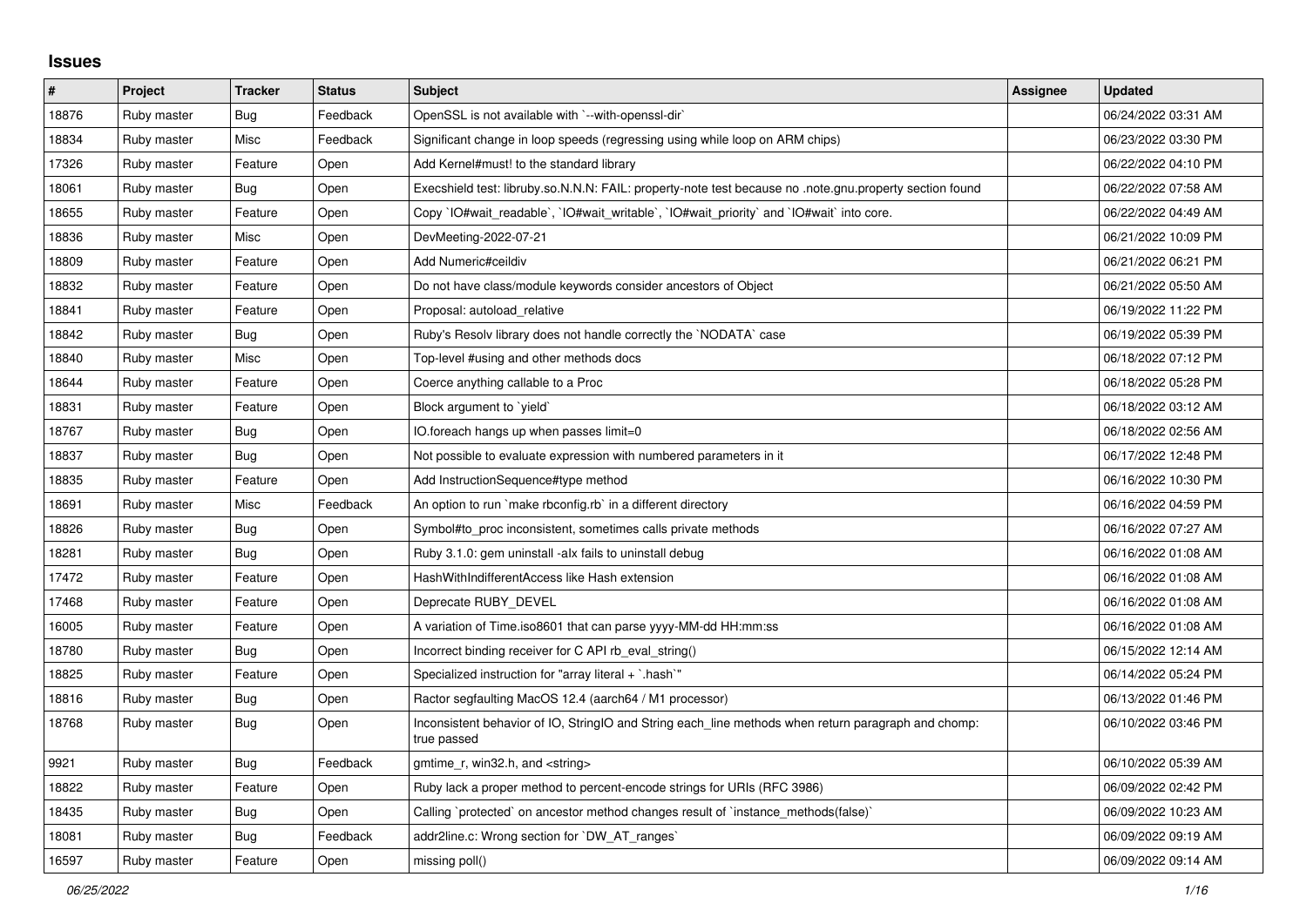| $\sharp$ | Project     | <b>Tracker</b> | <b>Status</b> | Subject                                                                                                                | <b>Assignee</b> | <b>Updated</b>      |
|----------|-------------|----------------|---------------|------------------------------------------------------------------------------------------------------------------------|-----------------|---------------------|
| 18121    | Ruby master | <b>Bug</b>     | Feedback      | addr2line.c: Endianness                                                                                                |                 | 06/09/2022 09:13 AM |
| 18123    | Ruby master | <b>Bug</b>     | Feedback      | addr2line.c: Define `SHF_COMPRESSED`                                                                                   |                 | 06/09/2022 09:11 AM |
| 17656    | Ruby master | <b>Bug</b>     | Feedback      | Improper functions shown in C level backtrace information                                                              |                 | 06/09/2022 08:40 AM |
| 18821    | Ruby master | Feature        | Open          | Expose Pattern Matching interfaces in core classes                                                                     |                 | 06/09/2022 07:24 AM |
| 16143    | Ruby master | <b>Bug</b>     | Feedback      | BOM UTF-8 is not removed after rewind                                                                                  |                 | 06/09/2022 06:51 AM |
| 14434    | Ruby master | <b>Bug</b>     | Feedback      | IO#reopen fails after EPIPE                                                                                            |                 | 06/09/2022 05:33 AM |
| 18657    | Ruby master | <b>Bug</b>     | Open          | IRB raises exception when stdout is a pipe                                                                             |                 | 06/08/2022 03:34 PM |
| 18796    | Ruby master | <b>Bug</b>     | Open          | GC compaction gets stuck on Mac OS when a debugger is attached                                                         |                 | 06/08/2022 08:25 AM |
| 18795    | Ruby master | <b>Bug</b>     | Open          | Verbose GC debug output with -DRGENGC_DEBUG=5 causes a crash                                                           |                 | 06/08/2022 08:24 AM |
| 18770    | Ruby master | <b>Bug</b>     | Open          | Inconsistent behavior of IO/StringIO's each methods when called with nil as a separator, limit and chomp:<br>true      |                 | 06/06/2022 05:38 PM |
| 16150    | Ruby master | Feature        | Open          | Add a way to request a frozen string from to_s                                                                         |                 | 06/03/2022 04:42 PM |
| 18815    | Ruby master | Feature        | Open          | instance_{eval,exec} vs Proc#>>                                                                                        |                 | 06/02/2022 05:17 PM |
| 18814    | Ruby master | Feature        | Open          | Ractor: add method to query incoming message queue size                                                                |                 | 06/02/2022 11:59 AM |
| 18812    | Ruby master | Feature        | Open          | Add ability to trace exit locations for YJIT                                                                           |                 | 06/01/2022 02:42 PM |
| 18608    | Ruby master | Bug            | Open          | 'require': cannot load such file -- ripper (LoadError) after 'make distclean'                                          |                 | 05/27/2022 04:10 AM |
| 18444    | Ruby master | Bug            | Open          | Trapped TSTP causes a locking deadlock in 3.0.3 onward                                                                 |                 | 05/26/2022 10:29 PM |
| 18286    | Ruby master | <b>Bug</b>     | Open          | Universal arm64/x86_84 binary built on an x86_64 machine segfaults/is killed on arm64                                  |                 | 05/26/2022 09:45 PM |
| 18678    | Ruby master | <b>Bug</b>     | Open          | Crash on Mac - vm_call0_cfunc_with_frame                                                                               |                 | 05/26/2022 05:40 PM |
| 18785    | Ruby master | <b>Bug</b>     | Feedback      | RbConfig::MAKEFILE_CONFIG["warnflags"] contains "-Wno-cast-function-type" which is not compatible<br>with clang 13.0.0 |                 | 05/25/2022 06:39 PM |
| 18805    | Ruby master | Bug            | Open          | IO::Buffer is inconsistent when returning a string from an empty buffer                                                |                 | 05/25/2022 12:45 PM |
| 14602    | Ruby master | Feature        | Open          | Version of dig that raises error if a key is not present                                                               |                 | 05/25/2022 12:02 PM |
| 18804    | Ruby master | <b>Bug</b>     | Open          | Invalid line number for putnil instruction                                                                             |                 | 05/25/2022 09:22 AM |
| 18799    | Ruby master | <b>Bug</b>     | Open          | Refinement#import_methods vs attr_reader                                                                               |                 | 05/25/2022 06:50 AM |
| 18798    | Ruby master | Feature        | Open          | 'UnboundMethod#==' with inherited classes                                                                              |                 | 05/25/2022 12:32 AM |
| 18797    | Ruby master | <b>Bug</b>     | Open          | Third argument to Regexp.new is a bit broken                                                                           |                 | 05/23/2022 10:11 AM |
| 16829    | Ruby master | <b>Bug</b>     | Open          | Exceptions raised from within an enumerated method lose part of their stacktrace                                       |                 | 05/20/2022 07:25 PM |
| 18794    | Ruby master | <b>Bug</b>     | Open          | Windows ucrt - intermittent SEGV TestObjSpace#test_reachable_objects_during_iteration                                  |                 | 05/20/2022 05:19 PM |
| 18774    | Ruby master | Feature        | Open          | Add Queue#pop(timeout:)                                                                                                |                 | 05/20/2022 12:27 AM |
| 18783    | Ruby master | Bug            | Open          | OptionParser should recognize "-" as an optional argument                                                              |                 | 05/19/2022 12:15 AM |
| 18782    | Ruby master | <b>Bug</b>     | Open          | Race conditions in autoload when loading the same feature with multiple threads.                                       |                 | 05/18/2022 09:22 PM |
| 18751    | Ruby master | <b>Bug</b>     | Open          | Regression on master for Method#== when comparing public with private method                                           |                 | 05/18/2022 01:27 AM |
| 18789    | Ruby master | <b>Bug</b>     | Open          | make test-bundled-gems failed after make install                                                                       |                 | 05/18/2022 01:01 AM |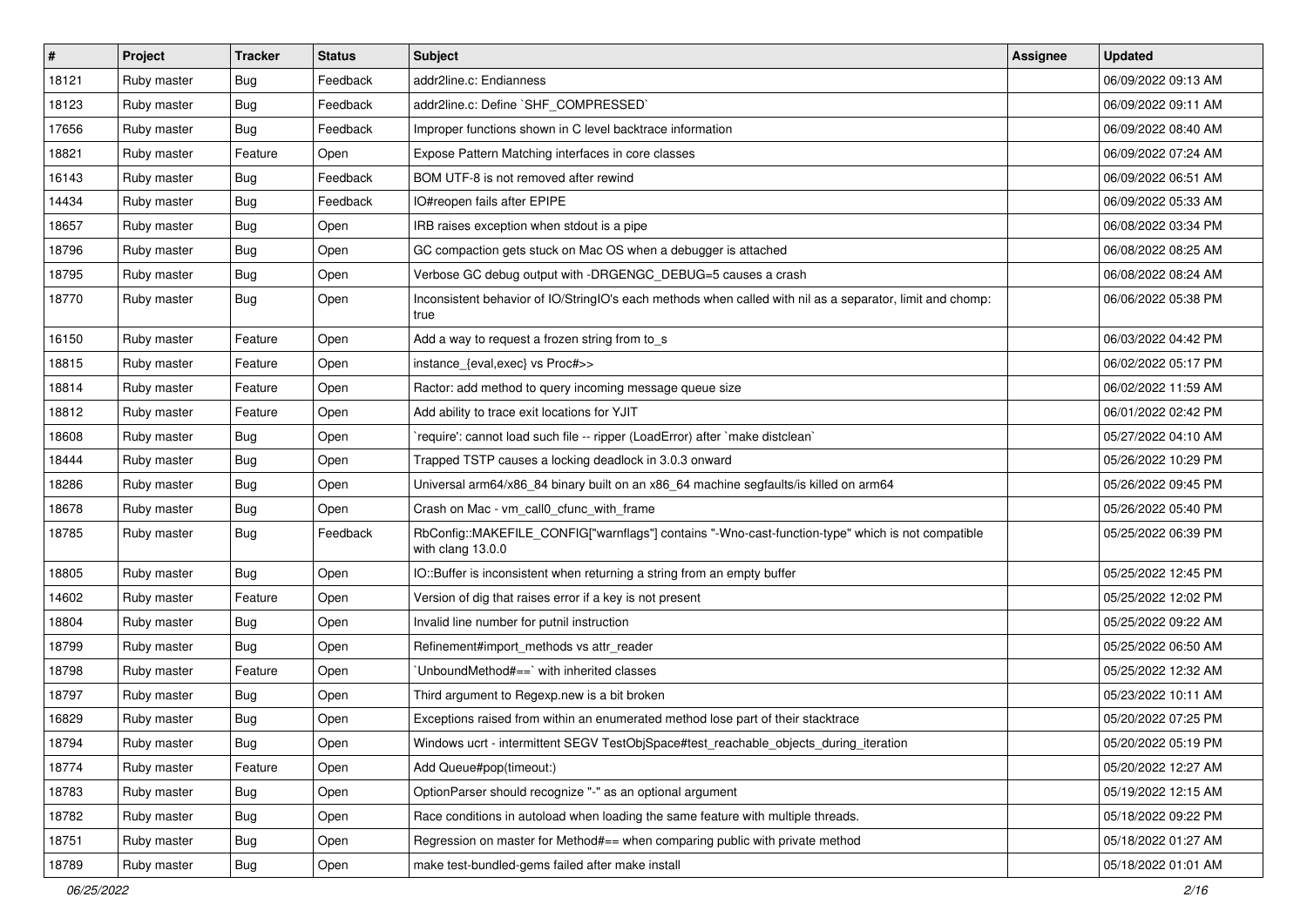| $\vert$ # | Project     | <b>Tracker</b> | <b>Status</b> | <b>Subject</b>                                                                                       | <b>Assignee</b> | <b>Updated</b>      |
|-----------|-------------|----------------|---------------|------------------------------------------------------------------------------------------------------|-----------------|---------------------|
| 18784     | Ruby master | <b>Bug</b>     | Open          | FileUtils.rm_f` and `FileUtils.rm_rf` should not mask exceptions                                     |                 | 05/16/2022 09:04 AM |
| 17316     | Ruby master | Feature        | Open          | On memoization                                                                                       |                 | 05/13/2022 11:32 AM |
| 18776     | Ruby master | Feature        | Open          | <b>Object Shapes</b>                                                                                 |                 | 05/13/2022 01:11 AM |
| 18642     | Ruby master | Feature        | Open          | Named ripper fields                                                                                  |                 | 05/12/2022 01:37 PM |
| 18763     | Ruby master | <b>Bug</b>     | Open          | The configure option "--with-openssl-dir" has lower precedence than pkg-config                       |                 | 05/11/2022 11:39 AM |
| 18690     | Ruby master | Feature        | Open          | Allow `Kernel#then` to take arguments                                                                |                 | 05/10/2022 06:16 PM |
| 18764     | Ruby master | <b>Bug</b>     | Open          | Build Error when Using msys2-mingw64 and Ruby 3.2                                                    |                 | 05/10/2022 06:48 AM |
| 18384     | Ruby master | Feature        | Open          | Pattern Match Object                                                                                 |                 | 05/07/2022 06:01 PM |
| 18762     | Ruby master | Feature        | Open          | Add an Array#undigits that compliments Integer#digits                                                |                 | 05/03/2022 08:08 PM |
| 18760     | Ruby master | <b>Bug</b>     | Open          | Ractors vs "skynet" microbenchmark                                                                   |                 | 05/02/2022 11:36 PM |
| 18750     | Ruby master | <b>Bug</b>     | Feedback      | Segmentation fault on SIGINT when waiting in TracePoint handler                                      |                 | 04/29/2022 10:47 AM |
| 18758     | Ruby master | Bug            | Open          | Ruby fails to build on M1 Mac when x86 Homebrew is installed                                         |                 | 04/28/2022 03:19 PM |
| 18759     | Ruby master | <b>Bug</b>     | Open          | snapshot-ruby_2_7: test failure on macos-12                                                          |                 | 04/28/2022 12:18 AM |
| 18757     | Ruby master | Feature        | Open          | Introduce %R percent literal for anchored regular expression patterns                                |                 | 04/27/2022 05:30 PM |
| 18740     | Ruby master | <b>Bug</b>     | Open          | Use of rightward assignment changes line number needed for line-targeted TracePoint                  |                 | 04/27/2022 09:56 AM |
| 18685     | Ruby master | Feature        | Open          | Enumerator.product: Cartesian product of enumerables                                                 |                 | 04/26/2022 07:02 AM |
| 18133     | Ruby master | Bug            | Assigned      | LTO: TestGCCompact#test_ast_compacts segfaults on i686                                               |                 | 04/23/2022 04:19 PM |
| 18731     | Ruby master | <b>Bug</b>     | Open          | Parallel test-all sometimes does not run at all some tests                                           |                 | 04/23/2022 12:58 PM |
| 18737     | Ruby master | Bug            | Open          | Windows 'require' is case independent                                                                |                 | 04/22/2022 06:18 PM |
| 18683     | Ruby master | Feature        | Open          | Allow to create hashes with a specific capacity.                                                     |                 | 04/22/2022 02:34 PM |
| 18622     | Ruby master | Bug            | Open          | const_get still looks in Object, while lexical constant lookup no longer does                        |                 | 04/22/2022 11:26 AM |
| 18668     | Ruby master | Feature        | Open          | Merge `io-nonblock` gems into core                                                                   |                 | 04/21/2022 10:02 AM |
| 18630     | Ruby master | Feature        | Open          | Introduce general `IO#timeout` and `IO#timeout=`for all (non-)blocking operations.                   |                 | 04/21/2022 09:36 AM |
| 18743     | Ruby master | <b>Bug</b>     | Open          | Enumerator#next / peek re-use each others stacktraces                                                |                 | 04/19/2022 02:42 PM |
| 10548     | Ruby master | Feature        | Open          | remove callcc (Callcc is now going obsoleted. Please use Fiber.)                                     |                 | 04/18/2022 09:07 AM |
| 18738     | Ruby master | Bug            | Open          | IRB can't recognize heredoc after words                                                              |                 | 04/18/2022 12:00 AM |
| 18736     | Ruby master | Feature        | Open          | self-p for method chain                                                                              |                 | 04/15/2022 11:09 AM |
| 18733     | Ruby master | Bug            | Open          | Ruby GC problems cause performance issue with Ractor                                                 |                 | 04/15/2022 09:13 AM |
| 18725     | Ruby master | Misc           | Open          | IO#write and IO#wait writable block for write pipe if read pipe is closed in other thread on OpenBSD |                 | 04/13/2022 11:20 PM |
| 18686     | Ruby master | <b>Bug</b>     | Open          | Regexp supporting unexpected age properties in Ruby < 3.2                                            |                 | 04/08/2022 06:52 PM |
| 18455     | Ruby master | <b>Bug</b>     | Open          | IO#close` has poor performance and difficult to understand semantics.                                |                 | 04/04/2022 02:02 AM |
| 18675     | Ruby master | Feature        | Open          | Add new exception class for resolv timeouts                                                          |                 | 04/01/2022 11:22 PM |
| 18674     | Ruby master | Bug            | Open          | Build failure `make up` with WSL2                                                                    |                 | 04/01/2022 08:51 AM |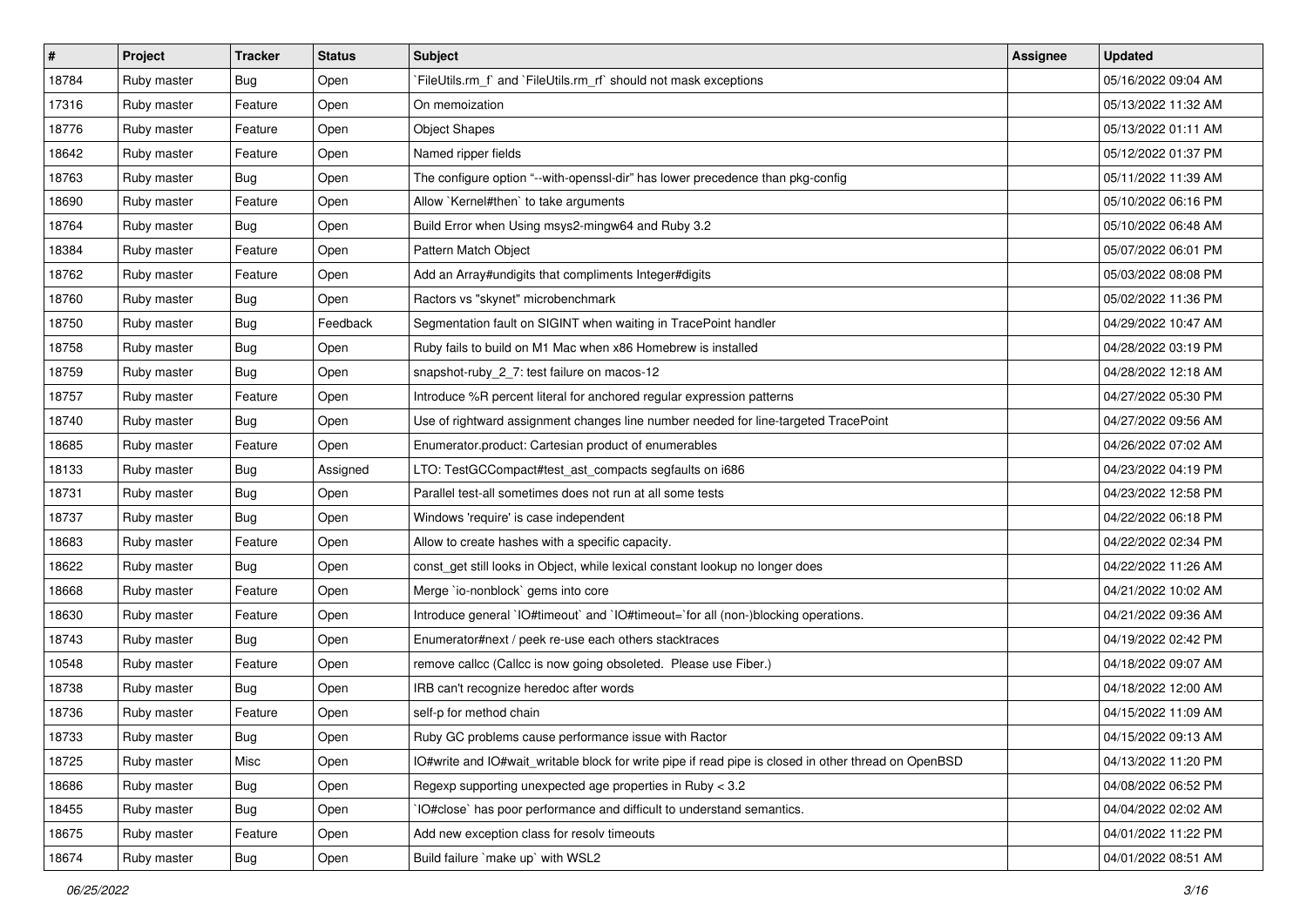| #     | <b>Project</b> | <b>Tracker</b> | <b>Status</b> | <b>Subject</b>                                                                                       | Assignee | <b>Updated</b>      |
|-------|----------------|----------------|---------------|------------------------------------------------------------------------------------------------------|----------|---------------------|
| 18605 | Ruby master    | Bug            | Open          | Fails to run on (newer) 32bit Windows with ucrt                                                      |          | 04/01/2022 07:52 AM |
| 18594 | Ruby master    | Feature        | Open          | Add a #to_h method on URI::Generic                                                                   |          | 03/31/2022 01:18 PM |
| 18247 | Ruby master    | <b>Bug</b>     | Open          | weird results for `Array#slice` or `Array#[]` with argument of type `Enumerator::ArithmeticSequence` |          | 03/30/2022 11:05 PM |
| 18396 | Ruby master    | Bug            | Open          | An unexpected "hash value omission" syntax error when without parentheses call expr follows          |          | 03/29/2022 09:58 PM |
| 18661 | Ruby master    | Bug            | Open          | Net::HTTP behavior changed between 2.6 and 3.1 on windows.                                           |          | 03/25/2022 01:57 PM |
| 18659 | Ruby master    | Feature        | Open          | Create a Binding at the time of an exception and make it available to Rescue                         |          | 03/25/2022 10:55 AM |
| 18179 | Ruby master    | Feature        | Open          | Add Math methods to Numeric                                                                          |          | 03/24/2022 02:54 PM |
| 18462 | Ruby master    | Feature        | Open          | Proposal to merge WASI based WebAssembly support                                                     |          | 03/24/2022 03:05 AM |
| 17548 | Ruby master    | Feature        | Open          | Need simple way to include symlink directories in Dir.glob                                           |          | 03/21/2022 01:35 PM |
| 18640 | Ruby master    | Feature        | Open          | default empty string argument for `String#sub` and `String#sub!`, e.g. `"hello".sub("I")`            |          | 03/19/2022 02:33 AM |
| 18648 | Ruby master    | Feature        | Feedback      | ruby2_keywords and  name arguments with impossible names                                             |          | 03/18/2022 06:25 PM |
| 18647 | Ruby master    | Feature        | Open          | Non-recursive option for iseq-targeted Tracepoints in ruby 2.6+                                      |          | 03/18/2022 09:41 AM |
| 18576 | Ruby master    | Feature        | Open          | Rename `ASCII-8BIT` encoding to `BINARY`                                                             |          | 03/17/2022 03:06 PM |
| 18583 | Ruby master    | Feature        | Open          | Pattern-matching: API for custom unpacking strategies?                                               |          | 03/17/2022 01:10 PM |
| 15592 | Ruby master    | Feature        | Open          | mode where "autoload" behaves like an immediate "require"                                            |          | 03/16/2022 09:58 AM |
| 18617 | Ruby master    | Feature        | Open          | Allow multiples keys in Hash#[] acting like Hash#dig                                                 |          | 03/10/2022 01:36 PM |
| 18580 | Ruby master    | Bug            | Open          | Range#include? inconsistency for beginless String ranges                                             |          | 03/09/2022 10:22 PM |
| 18616 | Ruby master    | <b>Bug</b>     | Open          | Error with clang(1) on MacOS due to _declspec()                                                      |          | 03/09/2022 10:50 AM |
| 18607 | Ruby master    | <b>Bug</b>     | Feedback      | Ruby 2.7.5 fails to configure on macOS Monterey on mac with M1 Pro                                   |          | 03/04/2022 01:08 PM |
| 18476 | Ruby master    | Bug            | Open          | Call to require stuck forever after receiving EAGAIN on writev when running with zeus                |          | 02/28/2022 02:55 PM |
| 18603 | Ruby master    | Feature        | Open          | Allow syntax like obj.method(arg)=value                                                              |          | 02/27/2022 05:04 PM |
| 18597 | Ruby master    | Feature        | Open          | Strings need a named method like 'dup' that doesn't duplicate if receiver is mutable                 |          | 02/26/2022 11:56 PM |
| 18498 | Ruby master    | Feature        | Open          | Introduce a public WeakKeysMap that compares by equality                                             |          | 02/20/2022 04:06 PM |
| 18593 | Ruby master    | Feature        | Open          | Add back URI.escape                                                                                  |          | 02/18/2022 07:45 PM |
| 18568 | Ruby master    | Feature        | Open          | Explore lazy RubyGems boot to reduce need for --disable-gems                                         |          | 02/17/2022 07:15 AM |
| 18587 | Ruby master    | Misc           | Open          | What was the reason behind Ruby choosing SipHash for Hash?                                           |          | 02/17/2022 12:02 AM |
| 18463 | Ruby master    | Feature        | Open          | Random number generation with xoshiro                                                                |          | 02/13/2022 09:12 AM |
| 16122 | Ruby master    | Feature        | Feedback      | Struct::Value: simple immutable value object                                                         |          | 02/12/2022 09:54 PM |
| 18257 | Ruby master    | <b>Bug</b>     | Open          | rb mRubyVMFrozenCore is broken by GC run                                                             |          | 02/10/2022 12:36 PM |
| 18573 | Ruby master    | Feature        | Open          | Object#pack1                                                                                         |          | 02/08/2022 08:51 AM |
| 18438 | Ruby master    | Feature        | Open          | Add `Exception#additional_message` to show additional error information                              |          | 02/07/2022 02:55 AM |
| 18368 | Ruby master    | Feature        | Open          | Range#step semantics for non-Numeric ranges                                                          |          | 02/02/2022 03:42 PM |
| 18402 | Ruby master    | Feature        | Open          | Argument Labels                                                                                      |          | 01/31/2022 06:14 PM |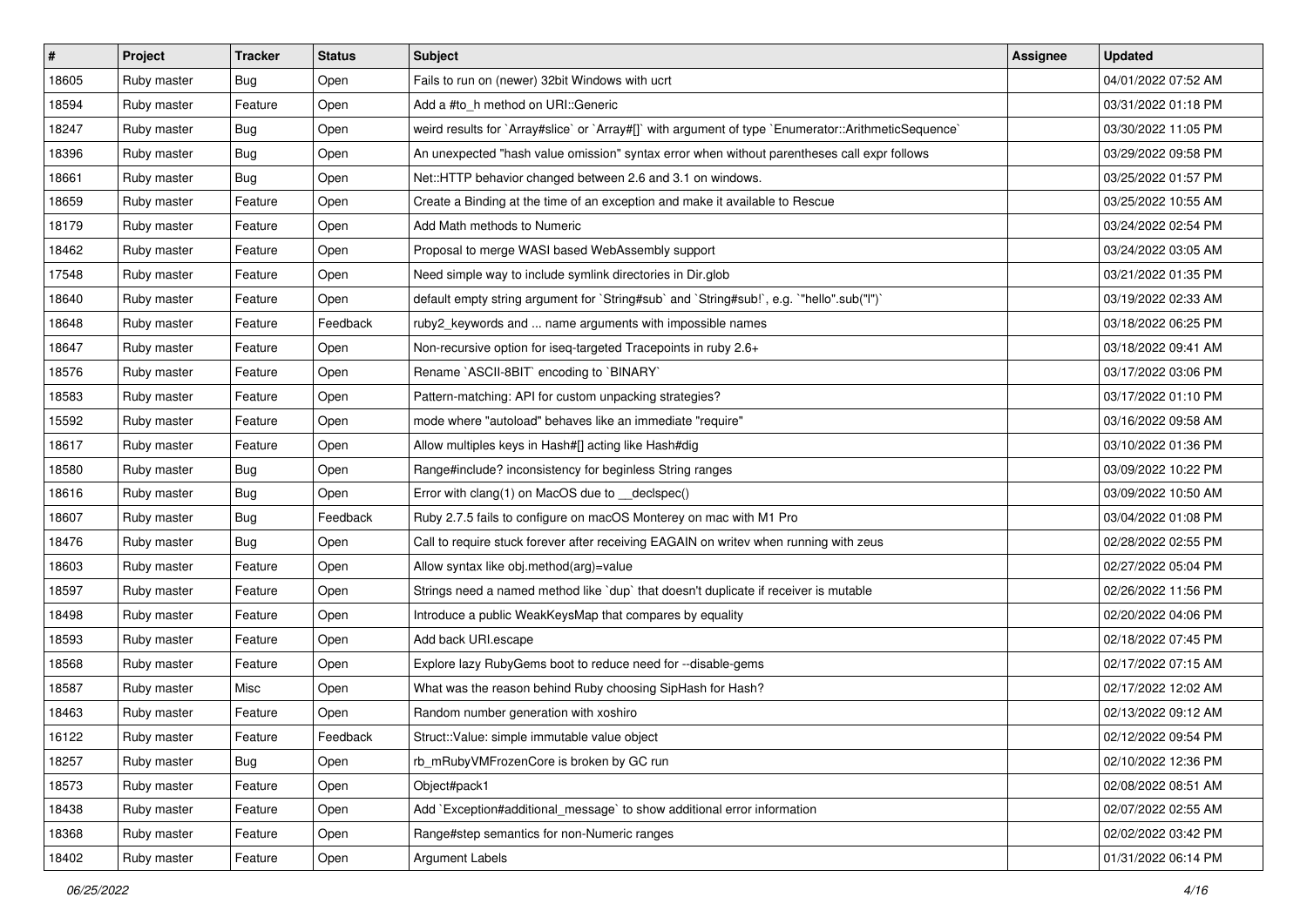| #     | <b>Project</b> | <b>Tracker</b> | <b>Status</b> | <b>Subject</b>                                                                                              | Assignee | <b>Updated</b>      |
|-------|----------------|----------------|---------------|-------------------------------------------------------------------------------------------------------------|----------|---------------------|
| 18554 | Ruby master    | Feature        | Open          | Move unicode_normalize to a default gem                                                                     |          | 01/31/2022 05:51 PM |
| 17263 | Ruby master    | Bug            | Open          | Fiber context switch degrades with number of fibers, limit on number of fibers                              |          | 01/31/2022 02:47 PM |
| 18559 | Ruby master    | Feature        | Open          | Allocation tracing: Objects created by the parser are attributed to Kernel.require                          |          | 01/31/2022 12:14 PM |
| 11064 | Ruby master    | Bug            | Open          | #singleton_methods for objects with special singleton_class returns an empty array                          |          | 01/31/2022 05:02 AM |
| 18515 | Ruby master    | Feature        | Open          | Add Range#reverse_each implementation for performance                                                       |          | 01/31/2022 02:23 AM |
| 18285 | Ruby master    | Feature        | Open          | NoMethodError#message uses a lot of CPU/is really expensive to call                                         |          | 01/30/2022 12:45 PM |
| 18551 | Ruby master    | Feature        | Open          | Make Range#reverse_each to raise an exception if endless                                                    |          | 01/28/2022 11:13 PM |
| 18518 | Ruby master    | <b>Bug</b>     | Open          | NoMemoryError + [FATAL] failed to allocate memory for twice 1 << large                                      |          | 01/28/2022 01:40 PM |
| 18136 | Ruby master    | Feature        | Open          | take_while_after                                                                                            |          | 01/28/2022 06:23 AM |
| 18507 | Ruby master    | <b>Bug</b>     | Open          | Incorrect target_os detection in configure script                                                           |          | 01/25/2022 08:57 AM |
| 18181 | Ruby master    | Feature        | Open          | Introduce Enumerable#min with value, max with value, and minmax with value                                  |          | 01/25/2022 07:33 AM |
| 18510 | Ruby master    | Bug            | Open          | Unexpected waiting for console when starting ruby on windows                                                |          | 01/23/2022 02:53 PM |
| 16757 | Ruby master    | Feature        | Open          | Add intersection to Range                                                                                   |          | 01/22/2022 07:26 AM |
| 18506 | Ruby master    | Bug            | Open          | make and make install rebuild items every time unnecessarily - sometimes causing races in parallel installs |          | 01/21/2022 01:46 PM |
| 18429 | Ruby master    | <b>Bug</b>     | Open          | Configure ruby-3.0.3 on Solaris 10 Unknown keyword 'URL' in './ruby.tmp.pc'                                 |          | 01/18/2022 09:15 PM |
| 18494 | Ruby master    | Feature        | Open          | [RFC] ENV["RUBY_GC_"]= changes GC parameters dynamically                                                    |          | 01/17/2022 11:15 PM |
| 15559 | Ruby master    | Feature        | Open          | Logical XOR (^^) operator                                                                                   |          | 01/16/2022 03:20 AM |
| 18492 | Ruby master    | <b>Bug</b>     | Open          | 'rb_rescue2' inside 'rb_protect' segfaults on Windows                                                       |          | 01/14/2022 03:17 PM |
| 18472 | Ruby master    | Bug            | Open          | rb_w32_map_errno is not found on Ruby-3.1.0                                                                 |          | 01/13/2022 09:59 AM |
| 18478 | Ruby master    | Feature        | Open          | Module#constant_pairs                                                                                       |          | 01/11/2022 07:55 PM |
| 18477 | Ruby master    | Feature        | Open          | Float#sqrt and Integer#sqrt                                                                                 |          | 01/11/2022 07:34 PM |
| 18473 | Ruby master    | Bug            | Open          | Raw data in Socket:: Option#inspect on Amazon Linux 2                                                       |          | 01/11/2022 02:13 PM |
| 12125 | Ruby master    | Feature        | Open          | Proposal: Shorthand operator for Object#method                                                              |          | 01/07/2022 06:23 PM |
| 18454 | Ruby master    | <b>Bug</b>     | Open          | YJIT slowing down key Discourse benchmarks                                                                  |          | 01/04/2022 08:45 AM |
| 18457 | Ruby master    | Bug            | Open          | ruby 2.7.5 fiddle/types.rb use uint32_t but fiddle/cparser.rb lacks uint32_t                                |          | 01/03/2022 01:00 PM |
| 18132 | Ruby master    | Bug            | Open          | TODO: fix ccan/list thread safety                                                                           |          | 01/02/2022 08:22 AM |
| 18456 | Ruby master    | Bug            | Open          | rdoc non-determinism: module includes can be added once or twice to generated .ri                           |          | 01/01/2022 11:16 PM |
| 12901 | Ruby master    | Feature        | Open          | Anonymous functions without scope lookup overhead                                                           |          | 01/01/2022 12:30 PM |
| 18440 | Ruby master    | Feature        | Open          | YJIT is enabled if any YJIT tuning options are set                                                          |          | 12/30/2021 08:17 PM |
| 18376 | Ruby master    | Feature        | Open          | Version comparison API                                                                                      |          | 12/30/2021 10:33 AM |
| 18332 | Ruby master    | Feature        | Open          | a?b                                                                                                         |          | 12/29/2021 04:38 AM |
| 18430 | Ruby master    | Bug            | Feedback      | Raspberry Pi 3.0.3 Compile Issue                                                                            |          | 12/28/2021 12:46 AM |
| 18404 | Ruby master    | Misc           | Open          | 3.1 documentation problems tracking ticket                                                                  |          | 12/24/2021 03:59 PM |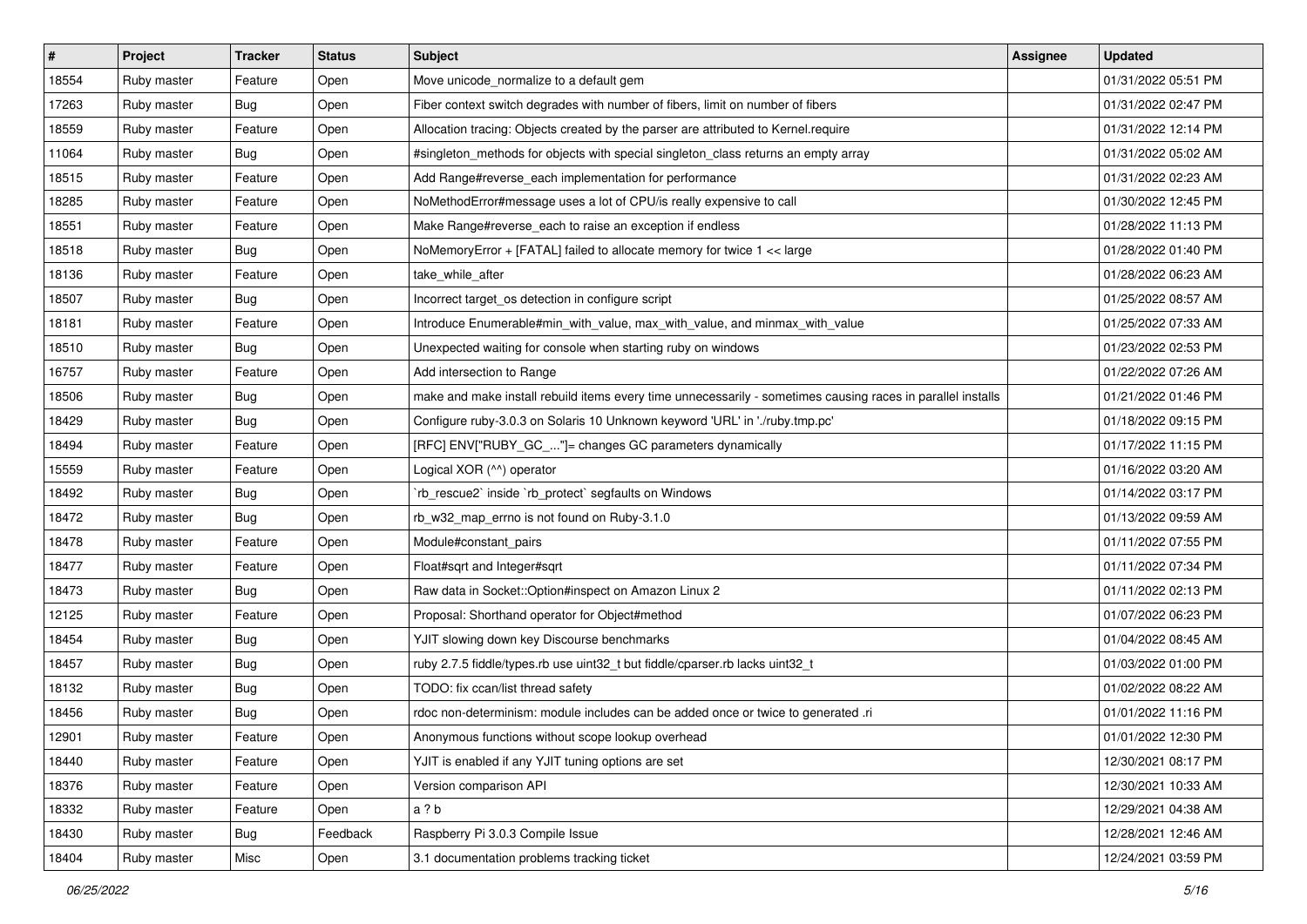| $\vert$ # | Project     | <b>Tracker</b> | <b>Status</b> | <b>Subject</b>                                                                                                                                                                    | <b>Assignee</b> | <b>Updated</b>      |
|-----------|-------------|----------------|---------------|-----------------------------------------------------------------------------------------------------------------------------------------------------------------------------------|-----------------|---------------------|
| 18423     | Ruby master | Feature        | Open          | Installing stable versions like 3.0.3 from source generates fatal error by make                                                                                                   |                 | 12/23/2021 11:44 PM |
| 16817     | Ruby master | Feature        | Open          | attr_predicate or attr_query or attr_something for ? methods                                                                                                                      |                 | 12/23/2021 11:44 PM |
| 16347     | Ruby master | Feature        | Open          | InmutableObject                                                                                                                                                                   |                 | 12/23/2021 11:44 PM |
| 16118     | Ruby master | Feature        | Open          | Array .difference allow custom comparison                                                                                                                                         |                 | 12/23/2021 11:44 PM |
| 15458     | Ruby master | Feature        | Open          | Automatic Exception#cause print in IRB                                                                                                                                            |                 | 12/23/2021 11:44 PM |
| 15419     | Ruby master | Feature        | Open          | Allow Kernel#tap to be invoked with arguments like Kernel#send                                                                                                                    |                 | 12/23/2021 11:43 PM |
| 15036     | Ruby master | Feature        | Open          | after upgrade when run apt upgrade metasploit                                                                                                                                     |                 | 12/23/2021 11:43 PM |
| 14465     | Ruby master | Feature        | Open          | rename/alias and then obsolete UDPSocket::send                                                                                                                                    |                 | 12/23/2021 11:43 PM |
| 14463     | Ruby master | Feature        | Open          | Allow comments to precede dots in member expressions                                                                                                                              |                 | 12/23/2021 11:43 PM |
| 14449     | Ruby master | Feature        | Open          | error when trying to run rails s                                                                                                                                                  |                 | 12/23/2021 11:43 PM |
| 12867     | Ruby master | Feature        | Open          | Add ability to check validity of a URL                                                                                                                                            |                 | 12/23/2021 11:43 PM |
| 12057     | Ruby master | Feature        | Open          | Allow methods with 'yield' to be called without a block                                                                                                                           |                 | 12/23/2021 11:43 PM |
| 12021     | Ruby master | Feature        | Open          | Final instance variables                                                                                                                                                          |                 | 12/23/2021 11:43 PM |
| 11026     | Ruby master | Feature        | Open          | How atomic should dynamic regexp with "once" flag be?                                                                                                                             |                 | 12/23/2021 11:43 PM |
| 10829     | Ruby master | Feature        | Open          | Add to_proc method to the Array class                                                                                                                                             |                 | 12/23/2021 11:43 PM |
| 10634     | Ruby master | Feature        | Open          | Baselining with Benchmark                                                                                                                                                         |                 | 12/23/2021 11:43 PM |
| 10528     | Ruby master | Feature        | Open          | Allow line breaks instead of commas in arrays, hashes, argument lists, etc.                                                                                                       |                 | 12/23/2021 11:43 PM |
| 10477     | Ruby master | Feature        | Open          | Implicit interfaces                                                                                                                                                               |                 | 12/23/2021 11:43 PM |
| 10371     | Ruby master | Feature        | Open          | Use Thread#handle_interrupt in MonitorMixin                                                                                                                                       |                 | 12/23/2021 11:43 PM |
| 10273     | Ruby master | Feature        | Open          | Immutable Ruby                                                                                                                                                                    |                 | 12/23/2021 11:43 PM |
| 10217     | Ruby master | Feature        | Open          | Dir constructor similar to Pathname constructor                                                                                                                                   |                 | 12/23/2021 11:43 PM |
| 9947      | Ruby master | Feature        | Open          | Make `Object#send` and `Object#method` private                                                                                                                                    |                 | 12/23/2021 11:43 PM |
| 9941      | Ruby master | Feature        | Open          | Issue a warning when `module` or `class` keyword causes re-initialization of a constant that will become<br>the module/class name, instead of creating/reopening the module/class |                 | 12/23/2021 11:43 PM |
| 9804      | Ruby master | Feature        | Open          | File::CREATE as a synonym for File::CREAT                                                                                                                                         |                 | 12/23/2021 11:43 PM |
| 9686      | Ruby master | Feature        | Open          | Syntax for symbols used in hashes                                                                                                                                                 |                 | 12/23/2021 11:43 PM |
| 9402      | Ruby master | Feature        | Open          | A syntax to specify the default value of a hash                                                                                                                                   |                 | 12/23/2021 11:43 PM |
| 9401      | Ruby master | Feature        | Open          | Yet another syntax for literal anonymous functions (lambdas)                                                                                                                      |                 | 12/23/2021 11:43 PM |
| 8961      | Ruby master | Feature        | Open          | Synchronizable module to easily wrap methods in a mutex                                                                                                                           |                 | 12/23/2021 11:43 PM |
| 8947      | Ruby master | Feature        | Open          | make alias, alias_method, attr_* return name of the alias                                                                                                                         |                 | 12/23/2021 11:43 PM |
| 8896      | Ruby master | Feature        | Open          | #tap with missing block                                                                                                                                                           |                 | 12/23/2021 11:43 PM |
| 8848      | Ruby master | Feature        | Open          | Syntax for binary strings                                                                                                                                                         |                 | 12/23/2021 11:43 PM |
| 8751      | Ruby master | Feature        | Open          | Add offsets to method#source_location                                                                                                                                             |                 | 12/23/2021 11:43 PM |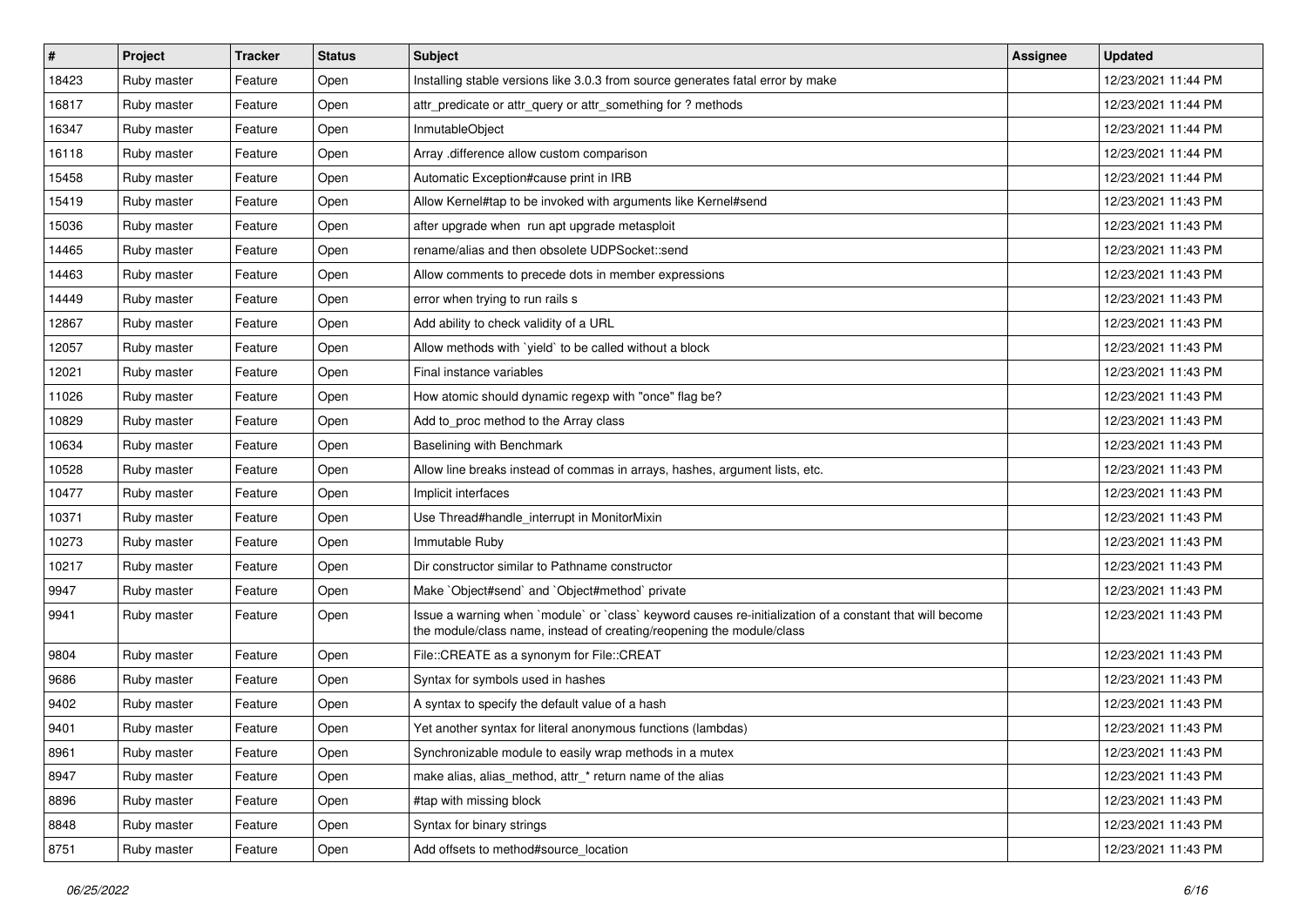| $\vert$ # | Project     | <b>Tracker</b> | <b>Status</b> | <b>Subject</b>                                                                                                                              | <b>Assignee</b> | <b>Updated</b>      |
|-----------|-------------|----------------|---------------|---------------------------------------------------------------------------------------------------------------------------------------------|-----------------|---------------------|
| 8681      | Ruby master | Feature        | Open          | Net::HTTP should set TCP_NODELAY for requests with body                                                                                     |                 | 12/23/2021 11:43 PM |
| 8640      | Ruby master | Feature        | Open          | Add Time#elapsed to return nanoseconds since creation                                                                                       |                 | 12/23/2021 11:43 PM |
| 8635      | Ruby master | Feature        | Open          | attr accessor with default block                                                                                                            |                 | 12/23/2021 11:43 PM |
| 8626      | Ruby master | Feature        | Open          | Add a Set coercion method to the standard lib: Set(possible_set)                                                                            |                 | 12/23/2021 11:43 PM |
| 8619      | Ruby master | Feature        | Open          | <b>Standard Profiling API</b>                                                                                                               |                 | 12/23/2021 11:43 PM |
| 8570      | Ruby master | Feature        | Open          | Better mechanisms to safely load classes concurrently                                                                                       |                 | 12/23/2021 11:43 PM |
| 8291      | Ruby master | Feature        | Open          | Allow retrieving the root Fiber of a Thread                                                                                                 |                 | 12/23/2021 11:43 PM |
| 8275      | Ruby master | Feature        | Open          | Add Module#public_const_get                                                                                                                 |                 | 12/23/2021 11:43 PM |
| 8259      | Ruby master | Feature        | Open          | Atomic attributes accessors                                                                                                                 |                 | 12/23/2021 11:43 PM |
| 8088      | Ruby master | Feature        | Open          | Method#parameters (and friends) should provide useful information about core methods                                                        |                 | 12/23/2021 11:43 PM |
| 7895      | Ruby master | Feature        | Open          | Exception#backtrace_locations to go with Thread#backtrace_locations and Kernel#caller_locations                                             |                 | 12/23/2021 11:43 PM |
| 7845      | Ruby master | Feature        | Open          | Strip doesn't handle unicode space characters in ruby 1.9.2 & 1.9.3 (does in 1.9.1)                                                         |                 | 12/23/2021 11:43 PM |
| 7747      | Ruby master | Feature        | Open          | Expanded API for Binding semantics                                                                                                          |                 | 12/23/2021 11:43 PM |
| 15344     | Ruby master | Feature        | Feedback      | Being proactive about Ruby security                                                                                                         |                 | 12/23/2021 11:40 PM |
| 12982     | Ruby master | Feature        | Feedback      | ruby 2.3.1 got crash on macos                                                                                                               |                 | 12/23/2021 11:40 PM |
| 9678      | Ruby master | Feature        | Feedback      | New heredoc syntax                                                                                                                          |                 | 12/23/2021 11:40 PM |
| 8272      | Ruby master | Feature        | Open          | Transfer feature tracking to CommonRuby                                                                                                     |                 | 12/23/2021 11:40 PM |
| 8258      | Ruby master | Feature        | Feedback      | Dir#escape_glob                                                                                                                             |                 | 12/23/2021 11:40 PM |
| 18411     | Ruby master | Feature        | Open          | Introduce `Fiber.blocking` for disabling scheduler.                                                                                         |                 | 12/23/2021 05:10 PM |
| 18420     | Ruby master | Misc           | Open          | Question about how to handle IO.pipe reader and writer when forking                                                                         |                 | 12/22/2021 12:04 AM |
| 18380     | Ruby master | Bug            | Open          | TestAddressResolve#test_socket_getnameinfo_domain_blocking test failures                                                                    |                 | 12/21/2021 04:22 PM |
| 18418     | Ruby master | Feature        | Open          | Add Net::HTTP#security_level=                                                                                                               |                 | 12/19/2021 11:58 AM |
| 18413     | Ruby master | <b>Bug</b>     | Open          | Segfault in `ripper/lexer.rb`                                                                                                               |                 | 12/17/2021 04:49 PM |
| 18412     | Ruby master | <b>Bug</b>     | Open          | Segfault in test_ractor.rb                                                                                                                  |                 | 12/17/2021 04:23 AM |
| 18410     | Ruby master | Feature        | Open          | Proposal to make inspect include underscores on numerics                                                                                    |                 | 12/16/2021 09:07 AM |
| 18296     | Ruby master | Feature        | Open          | Custom exception formatting should override `Exception#full_message`.                                                                       |                 | 12/15/2021 08:49 PM |
| 12084     | Ruby master | Feature        | Open          | Class#instance`                                                                                                                             |                 | 12/14/2021 08:52 PM |
| 17942     | Ruby master | Feature        | Open          | Add a 'initialize(public @a, private @b)' shortcut syntax for defining public/private accessors for instance<br>vars as part of constructor |                 | 12/13/2021 12:43 AM |
| 14794     | Ruby master | Feature        | Feedback      | Primitive arrays (Ruby 3x3)                                                                                                                 |                 | 12/11/2021 02:07 PM |
| 18401     | Ruby master | Feature        | Open          | Rework `require_relative` to add the "current path" on `\$LOAD_PATH`                                                                        |                 | 12/09/2021 05:41 PM |
| 17799     | Ruby master | <b>Bug</b>     | Open          | Seg fault in rb class clear method cache                                                                                                    |                 | 12/09/2021 05:39 AM |
| 18395     | Ruby master | Feature        | Open          | Introduce Array#subtract! for performance                                                                                                   |                 | 12/08/2021 04:42 PM |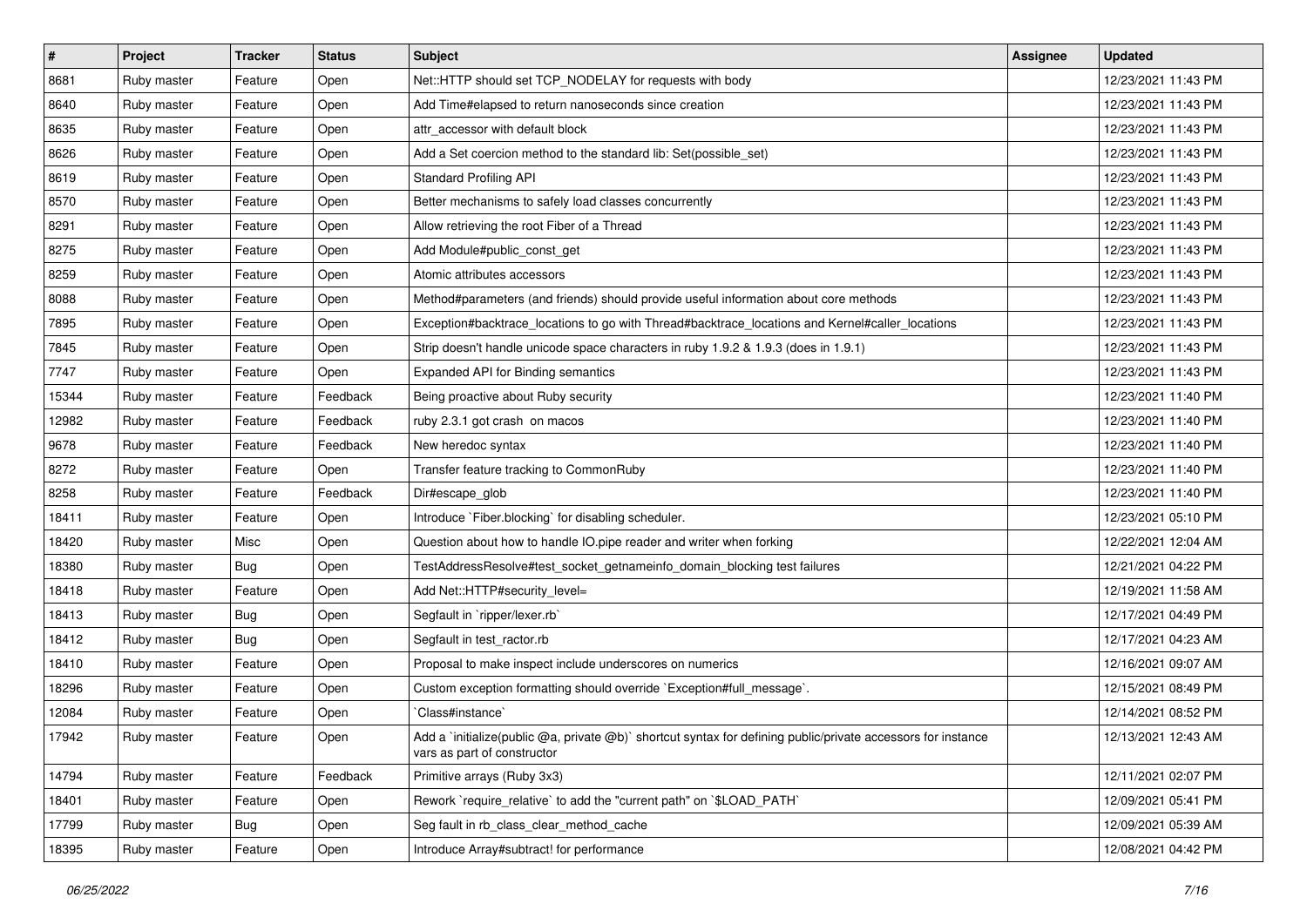| $\sharp$ | Project     | <b>Tracker</b> | <b>Status</b> | <b>Subject</b>                                                                                          | <b>Assignee</b> | <b>Updated</b>      |
|----------|-------------|----------------|---------------|---------------------------------------------------------------------------------------------------------|-----------------|---------------------|
| 16920    | Ruby master | <b>Bug</b>     | Open          | TestThread#test signal at join fails on aarch64                                                         |                 | 12/07/2021 02:17 PM |
| 18033    | Ruby master | Feature        | Open          | Time.new to parse a string                                                                              |                 | 12/07/2021 02:15 PM |
| 18393    | Ruby master | <b>Bug</b>     | Open          | TestReadline#test interrupt in other thread fails on armv7hl                                            |                 | 12/07/2021 02:03 PM |
| 17047    | Ruby master | Feature        | Open          | Support parameters for MAIL FROM and RCPT TO                                                            |                 | 12/06/2021 08:16 PM |
| 14835    | Ruby master | Feature        | Feedback      | Support TracePoint#raised exception on non-:raise events                                                |                 | 12/04/2021 06:49 AM |
| 18073    | Ruby master | <b>Bug</b>     | Open          | test/ruby/test_jit.rb: "error: invalid use of '_builtin_va_arg_pack ()" on Ruby 2.7.4 on gcc 4.8.5      |                 | 12/03/2021 03:04 PM |
| 18369    | Ruby master | Feature        | Open          | users.detect(:name, "Dorian") as shorthand for users.detect { $ user $ user.name == "Dorian" }          |                 | 12/03/2021 02:23 PM |
| 17721    | Ruby master | Feature        | Feedback      | Proc.new should be able to contruct a lambda                                                            |                 | 12/03/2021 11:52 AM |
| 18047    | Ruby master | Feature        | Feedback      | TracePoint: Add event type for constant access                                                          |                 | 12/02/2021 08:35 PM |
| 17765    | Ruby master | <b>Bug</b>     | Feedback      | Segmentation fault when calling String#gsub                                                             |                 | 12/02/2021 06:57 PM |
| 18379    | Ruby master | <b>Bug</b>     | Open          | [CI] Windows mingw/ucrt - test-all timeout failures                                                     |                 | 12/02/2021 02:23 AM |
| 18352    | Ruby master | Misc           | Open          | What is the Hash#grep expected?                                                                         |                 | 11/28/2021 10:39 PM |
| 18004    | Ruby master | Feature        | Open          | Add Async to the stdlib                                                                                 |                 | 11/26/2021 06:01 AM |
| 6733     | Ruby master | Feature        | Open          | New inspect framework                                                                                   |                 | 11/24/2021 05:06 AM |
| 12911    | Ruby master | Misc           | Assianed      | Translate docs                                                                                          |                 | 11/24/2021 04:52 AM |
| 18360    | Ruby master | Feature        | Open          | PrettyPrint enhancements                                                                                |                 | 11/24/2021 12:15 AM |
| 18336    | Ruby master | Feature        | Feedback      | How to deal with Trojan Source vulnerability                                                            |                 | 11/23/2021 08:39 PM |
| 18359    | Ruby master | <b>Bug</b>     | Open          | [Windows MinGW] warning Please include winsock2.h before windows.h                                      |                 | 11/23/2021 05:07 PM |
| 18357    | Ruby master | Feature        | Open          | Proposal: stop raising when block passed to IO#each_* closes the IO                                     |                 | 11/22/2021 09:03 PM |
| 18262    | Ruby master | Feature        | Open          | Enumerator::Lazy#partition                                                                              |                 | 11/20/2021 10:17 AM |
| 16252    | Ruby master | Feature        | Open          | Hash#partition should return hashes                                                                     |                 | 11/18/2021 03:54 PM |
| 18334    | Ruby master | Feature        | Open          | ENV#to_h returns a new Hash object but Hash#to_h does not, which can cause inconsistencies              |                 | 11/17/2021 05:46 PM |
| 18338    | Ruby master | <b>Bug</b>     | Open          | Encoding.default_external = Encoding::UTF_16BE may add a wrongly-encoded string to<br>\$LOADED_FEATURES |                 | 11/15/2021 07:32 AM |
| 18331    | Ruby master | Feature        | Open          | Kernel.#Time                                                                                            |                 | 11/13/2021 12:41 PM |
| 18269    | Ruby master | <b>Bug</b>     | Open          | trace_opt_not and trace_opt_regexpmatch2 insns are indistinguishable                                    |                 | 11/12/2021 07:44 AM |
| 18280    | Ruby master | Feature        | Feedback      | Allow rb_utf8_str_new_cstr(NULL)                                                                        |                 | 11/11/2021 10:28 AM |
| 18035    | Ruby master | Feature        | Open          | Introduce general model/semantic for immutable by default.                                              |                 | 11/09/2021 04:47 PM |
| 18127    | Ruby master | Feature        | Open          | Ractor-local version of Singleton                                                                       |                 | 11/09/2021 02:45 PM |
| 18291    | Ruby master | Feature        | Open          | When use $=\sim$ with named group, if regex is on the right side, variable not defined.                 |                 | 11/06/2021 12:36 PM |
| 15667    | Ruby master | Feature        | Open          | Introduce malloc_trim(0) in full gc cycles                                                              |                 | 11/01/2021 07:32 AM |
| 18137    | Ruby master | Feature        | Open          | A new method to check Proc is isolated or not                                                           |                 | 10/27/2021 07:30 AM |
| 18255    | Ruby master | Bug            | Open          | ioctl zeroes the last buffer byte                                                                       |                 | 10/25/2021 08:13 AM |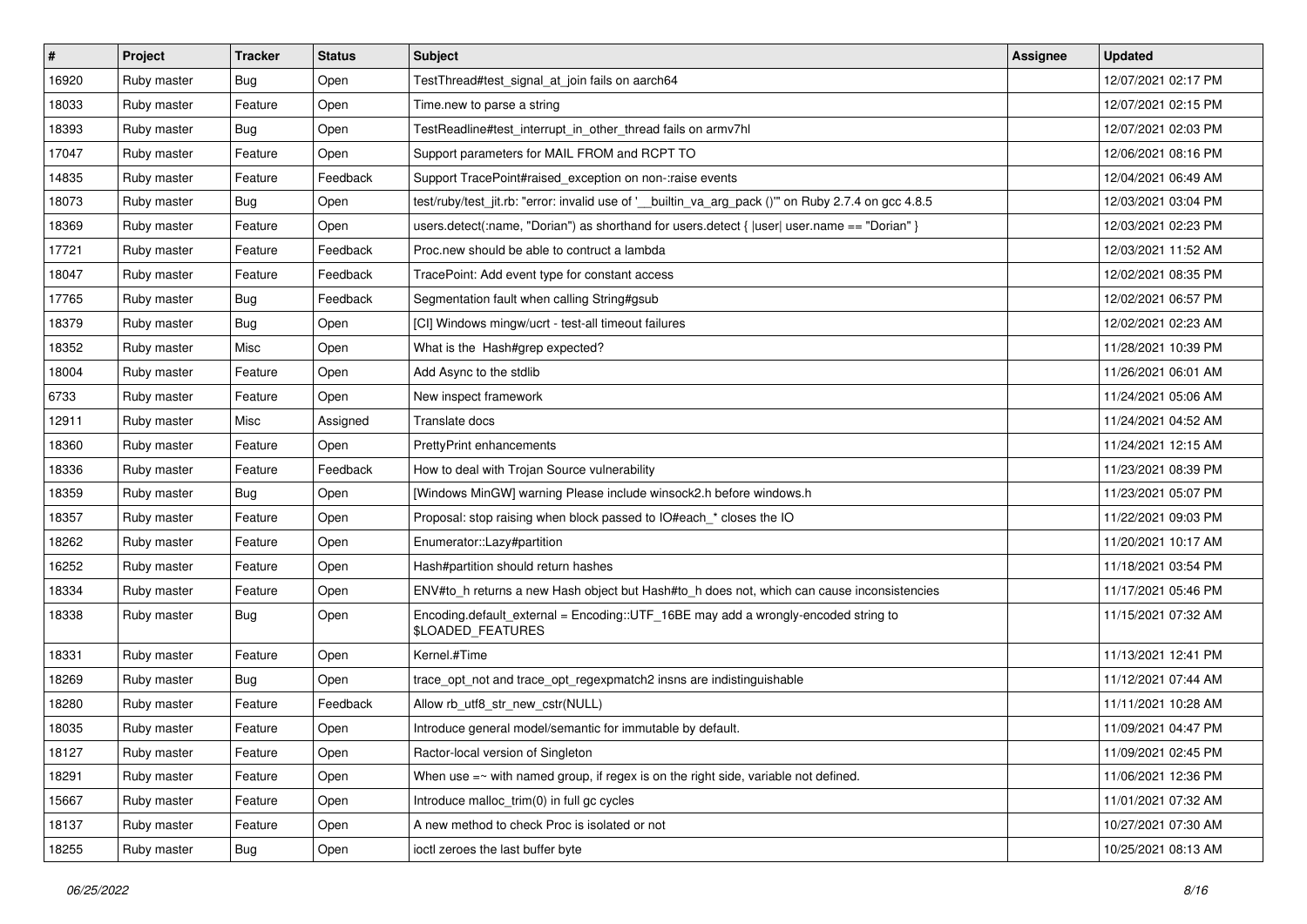| #     | Project     | <b>Tracker</b> | <b>Status</b> | <b>Subject</b>                                                                                                                                                        | <b>Assignee</b> | <b>Updated</b>      |
|-------|-------------|----------------|---------------|-----------------------------------------------------------------------------------------------------------------------------------------------------------------------|-----------------|---------------------|
| 18265 | Ruby master | Feature        | Open          | Self-contained one-binary feature which discuss on ruby kaigi 2021 day 2, I Ruby Committers vs the World<br>/ CRuby Committers∐                                       |                 | 10/24/2021 04:11 PM |
| 18083 | Ruby master | Feature        | Open          | Capture error in ensure block.                                                                                                                                        |                 | 10/21/2021 01:00 PM |
| 18259 | Ruby master | Feature        | Open          | Support quarter spec %q in Time#strftime                                                                                                                              |                 | 10/21/2021 12:15 PM |
| 18256 | Ruby master | Feature        | Open          | Change the canonical name of Thread::Mutex, Thread::Queue, Thread::SizedQueue and<br>Thread::ConditionVariable to just Mutex, Queue, SizedQueue and ConditionVariable |                 | 10/20/2021 10:59 PM |
| 17146 | Ruby master | Bug            | Open          | Queue operations are allowed after it is frozen                                                                                                                       |                 | 10/20/2021 08:32 PM |
| 16953 | Ruby master | <b>Bug</b>     | Feedback      | Windows bash bin files removed in master                                                                                                                              |                 | 10/15/2021 01:57 AM |
| 17774 | Ruby master | <b>Bug</b>     | Open          | Quantified empty group causes regex to fail                                                                                                                           |                 | 10/13/2021 04:43 PM |
| 18248 | Ruby master | Misc           | Open          | Add Feature Triaging Guide                                                                                                                                            |                 | 10/12/2021 03:21 PM |
| 18242 | Ruby master | Feature        | Open          | Parser makes multiple assignment sad in confusing way                                                                                                                 |                 | 10/09/2021 07:58 AM |
| 18228 | Ruby master | Feature        | Open          | Add a 'timeout' option to 'IO.copy_stream'                                                                                                                            |                 | 10/01/2021 05:10 AM |
| 12719 | Ruby master | Feature        | Feedback      | Struct#merge' for partial updates                                                                                                                                     |                 | 09/29/2021 09:16 PM |
| 18186 | Ruby master | <b>Bug</b>     | Open          | SEGV with system command - MinGW?                                                                                                                                     |                 | 09/22/2021 03:20 PM |
| 18151 | Ruby master | Feature        | Open          | Incorrect Resolv result when DNS server is unreachable                                                                                                                |                 | 09/18/2021 12:22 AM |
| 18168 | Ruby master | Feature        | Open          | Add ActiveSupport deep transform values to Ruby                                                                                                                       |                 | 09/15/2021 05:29 AM |
| 17878 | Ruby master | <b>Bug</b>     | Open          | bootstraptest/test_ractor.rb:224 a random failing test with "The outgoing-port is already closed<br>(Ractor::ClosedError)"                                            |                 | 09/13/2021 01:10 PM |
| 18162 | Ruby master | Feature        | Open          | Shorthand method Proc#isolate to create isolated proc objects                                                                                                         |                 | 09/13/2021 02:33 AM |
| 18152 | Ruby master | Bug            | Open          | Fix theoretical bug with signals $+$ qsort                                                                                                                            |                 | 09/08/2021 03:38 PM |
| 18150 | Ruby master | Misc           | Open          | Proposal: Deprecate leading zero syntax to declare octals, since it's extremely confusing (and Python 3<br>removed it too)                                            |                 | 09/04/2021 03:21 AM |
| 18146 | Ruby master | Feature        | Open          | Add 'delete_prefix' and 'delete_suffix' to 'Pathname'                                                                                                                 |                 | 09/03/2021 04:59 AM |
| 13683 | Ruby master | Feature        | Feedback      | Add strict Enumerable#single                                                                                                                                          |                 | 09/02/2021 05:52 PM |
| 18135 | Ruby master | Feature        | Open          | Introduce Enumerable#detect_only                                                                                                                                      |                 | 09/02/2021 05:44 PM |
| 18144 | Ruby master | Bug            | Open          | Timeout not working while regular expression match is running                                                                                                         |                 | 09/02/2021 07:08 AM |
| 18131 | Ruby master | <b>Bug</b>     | Open          | addr2line.c: Some inlined functions mistakenly shown                                                                                                                  |                 | 08/24/2021 07:59 PM |
| 17722 | Ruby master | <b>Bug</b>     | Open          | define method with shareable results in "defined in a different Ractor"                                                                                               |                 | 08/24/2021 12:03 PM |
| 18129 | Ruby master | <b>Bug</b>     | Open          | Ractor-incompatible global variables can be accessed through alias                                                                                                    |                 | 08/23/2021 10:08 PM |
| 15428 | Ruby master | Bug            | Open          | Refactor Proc#>> and #<<                                                                                                                                              |                 | 08/20/2021 06:31 PM |
| 18080 | Ruby master | Bug            | Open          | Syntax error on one-line pattern matching                                                                                                                             |                 | 08/18/2021 12:38 AM |
| 18082 | Ruby master | Misc           | Open          | FileUtils.remove_entry_secure has inconsistent document                                                                                                               |                 | 08/17/2021 04:26 PM |
| 16428 | Ruby master | Feature        | Feedback      | Add Array#uniq?, Enumerable#uniq?                                                                                                                                     |                 | 08/14/2021 06:12 AM |
| 18069 | Ruby master | Feature        | Open          | instance_exec` is just ignored when the block is originally a method                                                                                                  |                 | 08/10/2021 05:33 AM |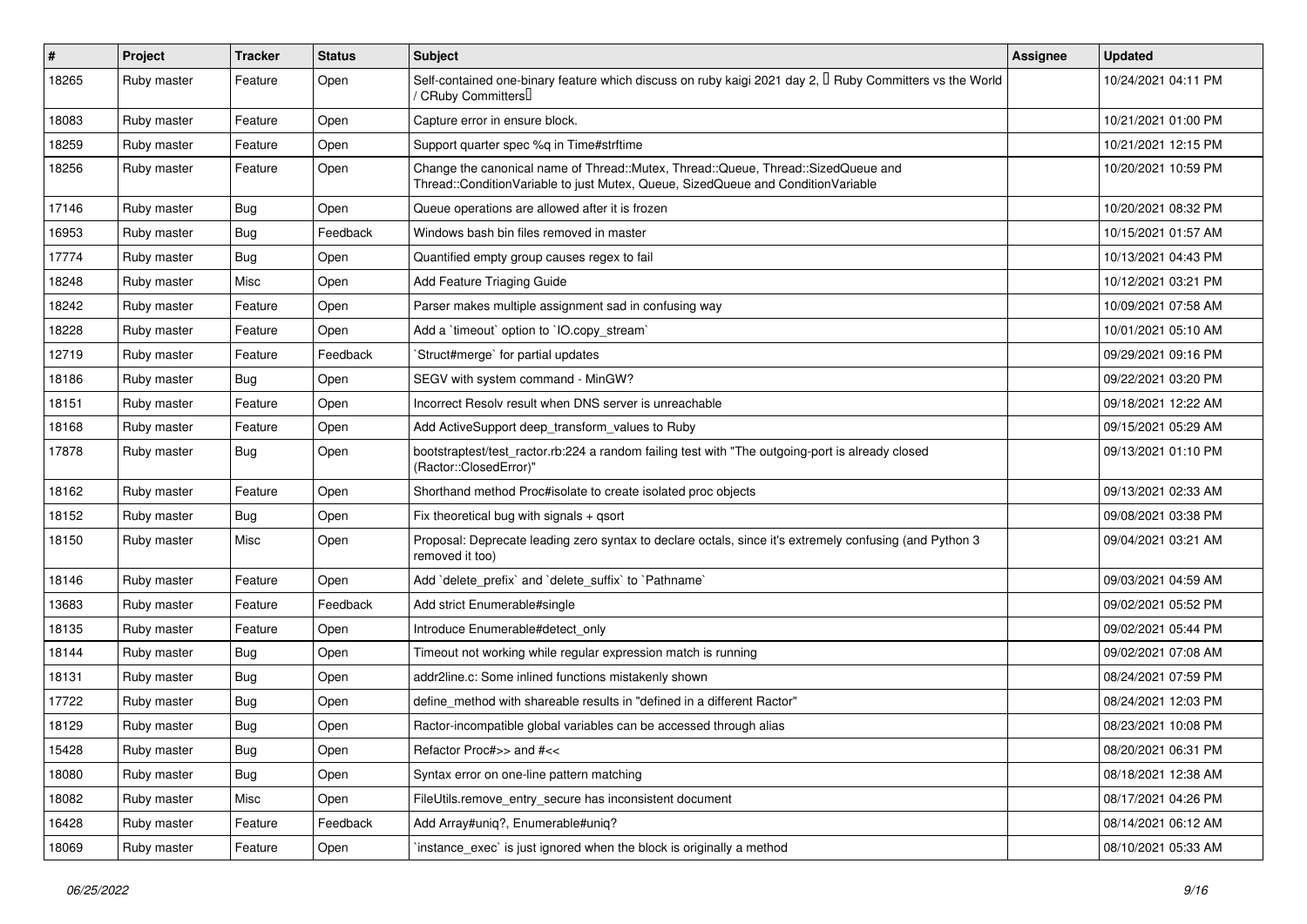| $\sharp$ | <b>Project</b> | <b>Tracker</b> | <b>Status</b> | <b>Subject</b>                                                                                                          | <b>Assignee</b> | <b>Updated</b>      |
|----------|----------------|----------------|---------------|-------------------------------------------------------------------------------------------------------------------------|-----------------|---------------------|
| 18070    | Ruby master    | Feature        | Open          | `attr` should be removed                                                                                                |                 | 08/09/2021 05:51 PM |
| 18063    | Ruby master    | Feature        | Open          | io uring implementation                                                                                                 |                 | 08/05/2021 10:02 AM |
| 18057    | Ruby master    | Feature        | Open          | Introduce Array#mean                                                                                                    |                 | 08/02/2021 02:16 PM |
| 18049    | Ruby master    | Bug            | Feedback      | Cannot build ruby-3.0.2 on NetBSD                                                                                       |                 | 08/01/2021 12:36 AM |
| 18055    | Ruby master    | Feature        | Open          | Introduce                                                                                                               |                 | 07/30/2021 09:30 AM |
| 18042    | Ruby master    | Feature        | Feedback      | YARV code optimization                                                                                                  |                 | 07/27/2021 09:11 PM |
| 13514    | Ruby master    | Feature        | Open          | [PATCH] thread_pthread.c (native_sleep): preserve old unblock function                                                  |                 | 07/27/2021 11:41 AM |
| 13502    | Ruby master    | Feature        | Open          | remove unused Array#to_s implementation                                                                                 |                 | 07/27/2021 11:41 AM |
| 12992    | Ruby master    | Feature        | Open          | ArgumentError if hostname is missing                                                                                    |                 | 07/27/2021 11:40 AM |
| 11373    | Ruby master    | Feature        | Open          | Add command line option to query valid values for --dump                                                                |                 | 07/27/2021 11:09 AM |
| 10755    | Ruby master    | Feature        | Open          | Use rb_define_alias instead of rb_define_method for rb_cHash                                                            |                 | 07/27/2021 11:09 AM |
| 11431    | Ruby master    | Feature        | Open          | [PATCH] rb_parser_compile_*: remove volatile arg                                                                        |                 | 07/27/2021 07:27 AM |
| 10473    | Ruby master    | Feature        | Open          | Change Date#to datetime to use local time                                                                               |                 | 07/23/2021 07:08 PM |
| 14274    | Ruby master    | Feature        | Open          | Merge Std-Lib Time Class into Core                                                                                      |                 | 07/19/2021 07:54 AM |
| 11500    | Ruby master    | Feature        | Open          | [RFC] rename Queue to UnboundedQueue                                                                                    |                 | 07/19/2021 07:48 AM |
| 14851    | Ruby master    | Feature        | Open          | [PATCH] thread_pthread.c: remove non-sleepy timer thread implementation                                                 |                 | 07/19/2021 05:23 AM |
| 17994    | Ruby master    | Feature        | Open          | Clarify `IO.read` behavior and add `File.read` method                                                                   |                 | 07/16/2021 03:04 AM |
| 17938    | Ruby master    | Feature        | Open          | Keyword alternative for boolean positional arguments                                                                    |                 | 07/15/2021 06:46 AM |
| 15993    | Ruby master    | <b>Bug</b>     | Open          | 'require' doesn't work if there are Cyrillic chars in the path to Ruby dir                                              |                 | 07/09/2021 04:08 PM |
| 17924    | Ruby master    | Feature        | Open          | Range#infinite?                                                                                                         |                 | 07/08/2021 11:58 PM |
| 17931    | Ruby master    | <b>Bug</b>     | Open          | Compile fails setup option nodynamic                                                                                    |                 | 07/07/2021 08:51 AM |
| 17833    | Ruby master    | Feature        | Open          | add IO.readinto(b) where b is a bytes like object that is you can get a memoryview from                                 |                 | 06/30/2021 02:36 PM |
| 17992    | Ruby master    | Feature        | Feedback      | Upstreaming the htmlentities gem into CGI#.(un)escape_html                                                              |                 | 06/30/2021 02:26 PM |
| 18013    | Ruby master    | <b>Bug</b>     | Open          | Unexpected results when mxiing negated character classes and case-folding                                               |                 | 06/29/2021 12:05 PM |
| 18012    | Ruby master    | <b>Bug</b>     | Open          | Case-insensitive character classes can only match multiple code points when top-level character class is<br>not negated |                 | 06/29/2021 08:35 AM |
| 18010    | Ruby master    | <b>Bug</b>     | Open          | Character class with single character gets case-folded with following string                                            |                 | 06/28/2021 09:30 AM |
| 18009    | Ruby master    | <b>Bug</b>     | Open          | Regexps \w and \W with /i option and /u option produce inconsistent results under nested negation and<br>intersection   |                 | 06/28/2021 09:09 AM |
| 18005    | Ruby master    | Feature        | Open          | Enable non-blocking `binding.irb`.                                                                                      |                 | 06/24/2021 07:20 PM |
| 14378    | Ruby master    | Feature        | Open          | Increase Fixnum range on Windows from 31 bits to 63 bits                                                                |                 | 06/18/2021 07:31 PM |
| 14582    | Ruby master    | <b>Bug</b>     | Open          | Unable to use `method_entry` and `method_return` tracing probes since 2.5                                               |                 | 06/18/2021 06:08 PM |
| 17999    | Ruby master    | <b>Bug</b>     | Open          | TestMethod#test zsuper intermittent timeout error on raspbian10-aarch64 CI                                              |                 | 06/18/2021 01:33 AM |
| 14275    | Ruby master    | Feature        | Open          | GC not aggressive enough                                                                                                |                 | 06/17/2021 06:54 PM |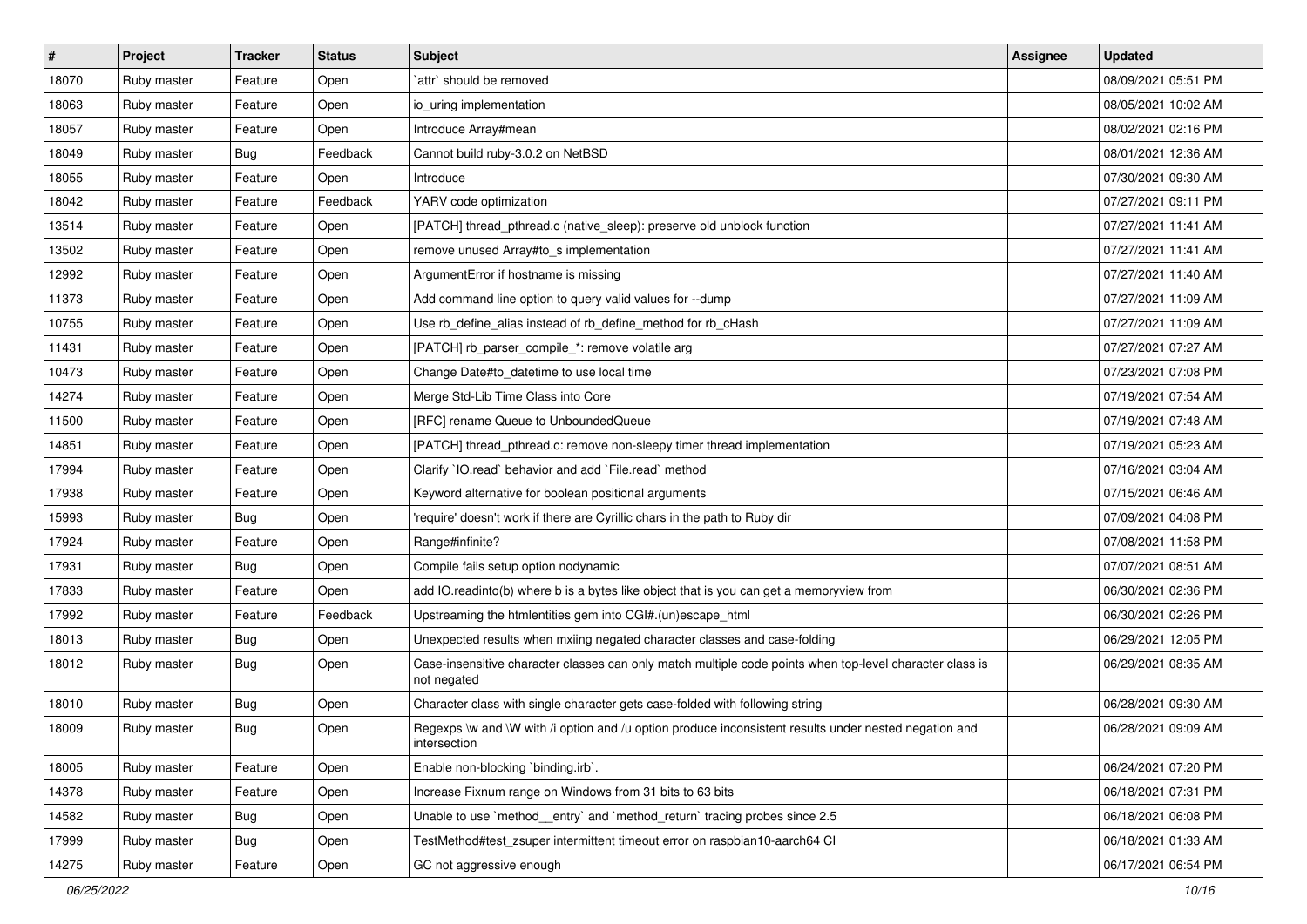| #     | <b>Project</b> | <b>Tracker</b> | <b>Status</b> | <b>Subject</b>                                                                         | Assignee | <b>Updated</b>      |
|-------|----------------|----------------|---------------|----------------------------------------------------------------------------------------|----------|---------------------|
| 14570 | Ruby master    | Feature        | Open          | Make File.expand_path/real_path casing consistent on Windows                           |          | 06/17/2021 04:22 PM |
| 16962 | Ruby master    | Feature        | Feedback      | Make IO.for_fd autoclose option default to false                                       |          | 06/17/2021 06:54 AM |
| 17990 | Ruby master    | <b>Bug</b>     | Open          | Inconsistent behavior of Regexp quantifiers over characters with complex case foldings |          | 06/15/2021 11:59 AM |
| 17989 | Ruby master    | Bug            | Open          | Case insensitive Regexps do not handle characters with overlapping case foldings       |          | 06/15/2021 11:43 AM |
| 17950 | Ruby master    | Feature        | Open          | Unable to pattern-match against a String key                                           |          | 06/15/2021 11:42 AM |
| 17944 | Ruby master    | Feature        | Open          | Remove Socket.gethostbyaddr and Socket.gethostbyname                                   |          | 06/10/2021 08:26 AM |
| 10320 | Ruby master    | Feature        | Open          | require into module                                                                    |          | 06/10/2021 08:15 AM |
| 17683 | Ruby master    | Misc           | Open          | Current status of beginless range (experimental or not)                                |          | 06/05/2021 07:22 AM |
| 17925 | Ruby master    | <b>Bug</b>     | Open          | Pattern matching syntax using semicolon one-line                                       |          | 06/04/2021 03:08 PM |
| 17926 | Ruby master    | <b>Bug</b>     | Open          | spec/ruby/core/file/atime_spec.rb: a random failing test on Travis ppc64le             |          | 06/02/2021 04:35 PM |
| 17792 | Ruby master    | Bug            | Open          | make notes and make test fail with Ruby3.0.1p64 RaspberryPI 4B Ubuntu 20.10 ARM64      |          | 05/23/2021 08:23 PM |
| 17859 | Ruby master    | Feature        | Open          | Start IRB when running just `ruby`                                                     |          | 05/14/2021 07:54 AM |
| 17856 | Ruby master    | Feature        | Open          | ary.member? is slower than ary.include?                                                |          | 05/11/2021 10:12 AM |
| 17844 | Ruby master    | Feature        | Open          | Support list of methods to test with respond_to?                                       |          | 05/06/2021 07:00 PM |
| 17834 | Ruby master    | Feature        | Open          | Add a Bytes and BytesArray class that implement memoryview                             |          | 05/06/2021 02:22 PM |
| 17851 | Ruby master    | Feature        | Open          | ruby extension for memoryview                                                          |          | 05/05/2021 03:15 PM |
| 17825 | Ruby master    | Feature        | Open          | Uniformize Float::INFINITY and Date::infinity.new                                      |          | 05/04/2021 01:43 AM |
| 17647 | Ruby master    | Feature        | Open          | Print register `r11` on 32-bit ARM Linux                                               |          | 04/30/2021 11:22 AM |
| 17016 | Ruby master    | Feature        | Open          | Enumerable#accumulate                                                                  |          | 04/27/2021 03:14 PM |
| 17829 | Ruby master    | Misc           | Open          | Clang/LLVM correctness of x64-mingw32 build (`shorten-64-to-32` warnings)              |          | 04/26/2021 04:23 PM |
| 17817 | Ruby master    | Bug            | Open          | --jit outputs ./tmp/_ruby_mjit_*.h: No such file or directory on with TMP              |          | 04/22/2021 11:57 AM |
| 17790 | Ruby master    | Feature        | Open          | Have a way to clear a String without resetting its capacity                            |          | 04/21/2021 11:27 PM |
| 17815 | Ruby master    | Misc           | Open          | Snapcraft Ruby plugin                                                                  |          | 04/20/2021 07:59 PM |
| 17808 | Ruby master    | Feature        | Open          | Feature Request: JS like splat of Object properties as named method parameters         |          | 04/17/2021 11:43 PM |
| 11230 | Ruby master    | Bug            | Open          | Should rb_struct_s_members() be public API?                                            |          | 04/17/2021 05:06 PM |
| 17753 | Ruby master    | Feature        | Open          | Add Module#namespace                                                                   |          | 04/17/2021 08:04 AM |
| 17749 | Ruby master    | Feature        | Open          | Const source location without name                                                     |          | 04/17/2021 07:38 AM |
| 17797 | Ruby master    | Feature        | Open          | MIPS support for addr2line.c                                                           |          | 04/13/2021 03:49 AM |
| 17786 | Ruby master    | Feature        | Open          | Proposal: new "ends" keyword                                                           |          | 04/11/2021 01:40 AM |
| 16816 | Ruby master    | Feature        | Open          | Prematurely terminated Enumerator should stay terminated                               |          | 04/09/2021 09:24 PM |
| 12133 | Ruby master    | Feature        | Feedback      | Ability to exclude start when defining a range                                         |          | 04/07/2021 06:49 AM |
| 17773 | Ruby master    | Feature        | Open          | Alias `Numeric#zero?` and `Float#zero?` as `Numeric#empty?` and `Float#empty?`         |          | 04/02/2021 03:39 PM |
| 17771 | Ruby master    | Feature        | Open          | String#start_with? should not construct MatchData or set \$~                           |          | 04/02/2021 02:49 PM |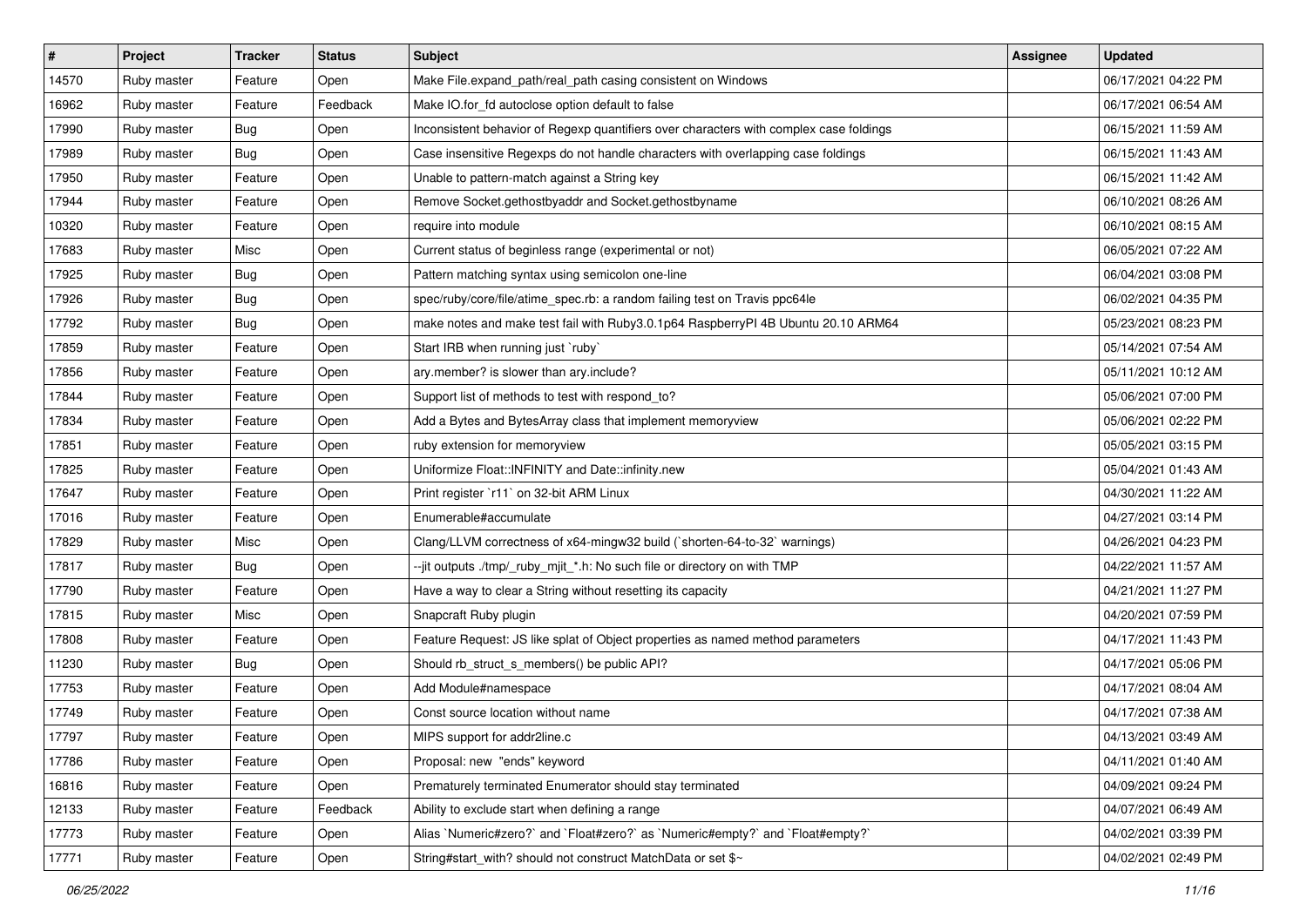| $\sharp$ | Project     | <b>Tracker</b> | <b>Status</b> | Subject                                                                                                                                                   | <b>Assignee</b> | <b>Updated</b>      |
|----------|-------------|----------------|---------------|-----------------------------------------------------------------------------------------------------------------------------------------------------------|-----------------|---------------------|
| 12689    | Ruby master | Bug            | Open          | Thread isolation of $$~$ and $$$                                                                                                                          |                 | 04/01/2021 08:51 PM |
| 17758    | Ruby master | Feature        | Open          | Provide Hash#count for performance improvement                                                                                                            |                 | 03/28/2021 06:39 PM |
| 17354    | Ruby master | <b>Bug</b>     | Open          | Module#const_source_location is misleading for constants awaiting autoload                                                                                |                 | 03/26/2021 05:56 PM |
| 17743    | Ruby master | Feature        | Open          | Show argument types in backtrace                                                                                                                          |                 | 03/25/2021 06:39 PM |
| 17682    | Ruby master | Feature        | Open          | String#casecmp performance improvement                                                                                                                    |                 | 03/24/2021 02:29 PM |
| 17718    | Ruby master | Feature        | Open          | a method paramaters object that can be pattern matched against                                                                                            |                 | 03/24/2021 01:29 PM |
| 17685    | Ruby master | Feature        | Feedback      | Marshal format for out of band buffer objects                                                                                                             |                 | 03/24/2021 07:39 AM |
| 17741    | Ruby master | Feature        | Open          | Ruby links to `objc` for convenience - this should be moved into a native ext                                                                             |                 | 03/23/2021 01:24 AM |
| 17142    | Ruby master | <b>Bug</b>     | Open          | Ruby fails to build in AIX                                                                                                                                |                 | 03/20/2021 07:08 AM |
| 15752    | Ruby master | Feature        | Feedback      | A dedicated module for experimental features                                                                                                              |                 | 03/17/2021 04:38 AM |
| 13820    | Ruby master | Feature        | Open          | Add a nil coalescing operator                                                                                                                             |                 | 03/16/2021 03:34 PM |
| 17680    | Ruby master | Bug            | Open          | tab completion no longer works on irb3.0                                                                                                                  |                 | 03/13/2021 08:06 AM |
| 16810    | Ruby master | <b>Bug</b>     | Open          | ruby segfaults on s390x with musl libc                                                                                                                    |                 | 03/05/2021 01:38 AM |
| 17663    | Ruby master | Feature        | Open          | Enumerator#with, an alternative to Enumerator#with_object                                                                                                 |                 | 03/02/2021 05:48 PM |
| 17660    | Ruby master | Feature        | Open          | Expose information about which basic methods have been redefined                                                                                          |                 | 03/02/2021 03:31 PM |
| 16113    | Ruby master | Feature        | Open          | Partial application                                                                                                                                       |                 | 03/02/2021 02:00 PM |
| 14480    | Ruby master | <b>Bug</b>     | Open          | miniruby crashing when compiled with -O2 or -O1 on aarch64                                                                                                |                 | 02/23/2021 10:35 AM |
| 16990    | Ruby master | Feature        | Open          | Sets: operators compatibility with Array                                                                                                                  |                 | 02/22/2021 11:37 PM |
| 17646    | Ruby master | Bug            | Open          | Check for `__builtin_mul_overflow` with `long long` arguments                                                                                             |                 | 02/19/2021 06:19 PM |
| 17637    | Ruby master | Misc           | Open          | Endless ranges with 'nil' boundary weird behavior                                                                                                         |                 | 02/19/2021 07:57 AM |
| 17591    | Ruby master | Misc           | Open          | Test frameworks and REPLs do not show deprecation warnings by default                                                                                     |                 | 02/17/2021 09:06 AM |
| 17627    | Ruby master | Feature        | Open          | Suggestion: Implement `freeze_values` instance method on collection-like classes.                                                                         |                 | 02/16/2021 07:58 PM |
| 17140    | Ruby master | Feature        | Open          | Merge Enumerable#grep(_v) with Enumerable#select/reject                                                                                                   |                 | 02/10/2021 07:56 AM |
| 17520    | Ruby master | Feature        | Feedback      | Allow symbols starting with number, e.g. : 2_weeks                                                                                                        |                 | 02/09/2021 10:36 PM |
| 17616    | Ruby master | Feature        | Open          | Support backtracing on Linux with non-GNU-libc + libunwind                                                                                                |                 | 02/09/2021 01:12 PM |
| 17611    | Ruby master | Feature        | Open          | Expose `rb_execarg` interfaces and `rb_grantpt`                                                                                                           |                 | 02/07/2021 01:52 AM |
| 17598    | Ruby master | Feature        | Feedback      | $0000000000000010$                                                                                                                                        |                 | 02/03/2021 01:13 AM |
| 17278    | Ruby master | Feature        | Feedback      | On-demand sharing of constants for Ractor                                                                                                                 |                 | 02/01/2021 04:24 PM |
| 17566    | Ruby master | Feature        | Open          | Tune thread QoS / efficiency on macOS                                                                                                                     |                 | 01/29/2021 09:16 AM |
| 17586    | Ruby master | Misc           | Open          | Please run Windows CI in all std-lib repos                                                                                                                |                 | 01/28/2021 02:34 PM |
| 11539    | Ruby master | Feature        | Open          | Support explicit declaration of volatile instance variables                                                                                               |                 | 01/26/2021 03:30 PM |
| 17579    | Ruby master | Feature        | Open          | [Proposal] A suggestion for newline-separated shorthand notation, for the creation of Arrays containing<br>strings that may contain '' (space) characters |                 | 01/25/2021 04:33 PM |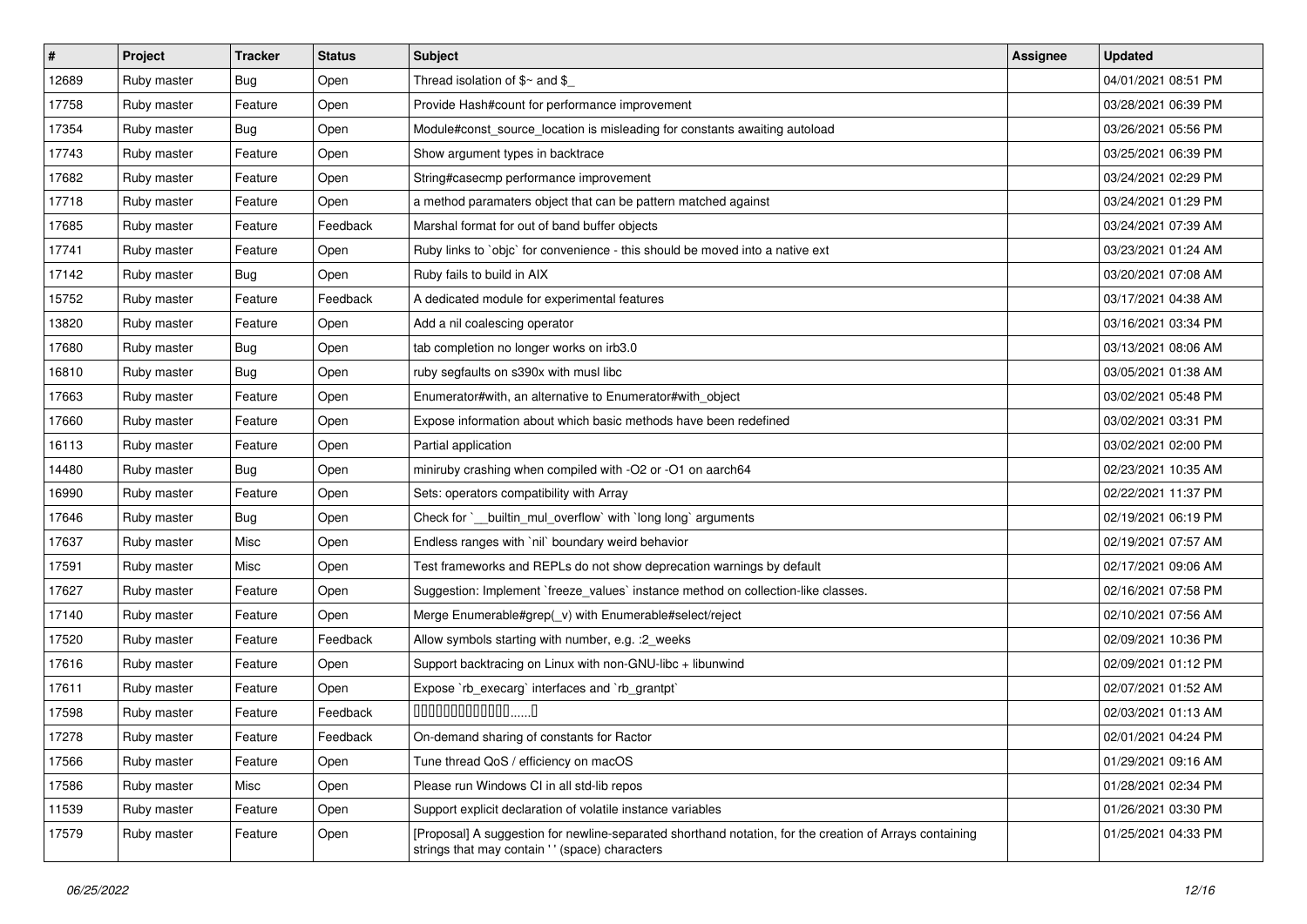| $\vert$ # | Project     | <b>Tracker</b> | <b>Status</b> | <b>Subject</b>                                                                                      | <b>Assignee</b> | <b>Updated</b>      |
|-----------|-------------|----------------|---------------|-----------------------------------------------------------------------------------------------------|-----------------|---------------------|
| 17330     | Ruby master | Feature        | Open          | Object#non                                                                                          |                 | 01/25/2021 03:54 PM |
| 17576     | Ruby master | Feature        | Open          | Partial Functions (procs, lambdas)                                                                  |                 | 01/24/2021 07:58 PM |
| 13750     | Ruby master | Feature        | Open          | Improve String#casecmp? and Symbol#casecmp? performance with ASCII string                           |                 | 01/24/2021 07:12 AM |
| 17565     | Ruby master | Misc           | Open          | Prefer use of access(2) in rb_file_load_ok() to check for existence of require'd files              |                 | 01/21/2021 08:52 PM |
| 17562     | Ruby master | Feature        | Open          | Update -E option in --help                                                                          |                 | 01/19/2021 05:38 PM |
| 14430     | Ruby master | Feature        | Open          | net/http: use Socket.tcp with connect_timeout, instead of TCPSocket.open wrapped in Timeout.timeout |                 | 01/19/2021 10:01 AM |
| 17550     | Ruby master | Feature        | Open          | Why no function to get all subdirectories of a directory?                                           |                 | 01/18/2021 08:57 AM |
| 17528     | Ruby master | Feature        | Open          | Make Addrinfo.getaddrinfo fall back to Timeout.timeout for :resolv_timeout                          |                 | 01/13/2021 08:50 PM |
| 17496     | Ruby master | Feature        | Open          | Add constant Math::TAU                                                                              |                 | 01/13/2021 05:47 AM |
| 17097     | Ruby master | Feature        | Open          | `map_min`, `map_max`                                                                                |                 | 01/13/2021 01:24 AM |
| 17357     | Ruby master | Feature        | Open          | Queue#pop` should have a block form for closed queues                                               |                 | 01/12/2021 07:32 AM |
| 17474     | Ruby master | Feature        | Open          | Interpreting constants at compile time                                                              |                 | 01/07/2021 04:40 PM |
| 16436     | Ruby master | Misc           | Open          | hash missing #last method, make it not so consistent (it has #first)                                |                 | 01/06/2021 09:47 AM |
| 17373     | Ruby master | <b>Bug</b>     | Open          | Ruby 3.0 is slower at Discourse bench than Ruby 2.7                                                 |                 | 01/04/2021 06:47 AM |
| 17506     | Ruby master | Bug            | Open          | Ractor isolation broken by ThreadGroup                                                              |                 | 01/03/2021 08:05 PM |
| 15225     | Ruby master | Feature        | Open          | OpenStruct: Recursively converting child Hash objects to OpenStruct objects.                        |                 | 01/03/2021 02:30 AM |
| 17471     | Ruby master | Feature        | Open          | send_if method for improved conditional chaining                                                    |                 | 12/29/2020 03:23 PM |
| 17422     | Ruby master | Misc           | Open          | 3.0 documentation problems tracking ticket                                                          |                 | 12/24/2020 12:51 PM |
| 17399     | Ruby master | Misc           | Open          | Are endless methods experimental?                                                                   |                 | 12/22/2020 07:05 PM |
| 17337     | Ruby master | <b>Bug</b>     | Open          | Don't embed Ruby build-time configuration in Ruby                                                   |                 | 12/21/2020 04:17 PM |
| 17416     | Ruby master | Feature        | Open          | Improve performance Kernel#itself                                                                   |                 | 12/21/2020 01:14 PM |
| 17406     | Ruby master | Feature        | Open          | Add `NoMatchingPatternError#depth`                                                                  |                 | 12/19/2020 03:18 PM |
| 17099     | Ruby master | Feature        | Open          | Remove boolean argument and warning from Module#attr                                                |                 | 12/18/2020 04:15 AM |
| 17342     | Ruby master | Feature        | Feedback      | Hash#fetch set                                                                                      |                 | 12/17/2020 05:28 AM |
| 17390     | Ruby master | Misc           | Open          | Class and method-level docs for Ractor                                                              |                 | 12/13/2020 06:33 PM |
| 17333     | Ruby master | Feature        | Open          | Enumerable#many?                                                                                    |                 | 12/11/2020 03:38 AM |
| 17134     | Ruby master | Feature        | Open          | Add resolv_timeout to TCPSocket                                                                     |                 | 12/10/2020 09:09 AM |
| 13847     | Ruby master | Feature        | Assigned      | Gem activated problem for default gems                                                              |                 | 12/10/2020 08:53 AM |
| 10318     | Ruby master | Feature        | Open          | [PATCH 0/n] Let underscore be positionally matched arg to omit binding obvious variable.            |                 | 12/10/2020 08:53 AM |
| 9076      | Ruby master | Feature        | Feedback      | New one-argument block syntax: &.                                                                   |                 | 12/10/2020 08:53 AM |
| 8807      | Ruby master | Feature        | Open          | Custom literals                                                                                     |                 | 12/10/2020 08:53 AM |
| 7986      | Ruby master | Feature        | Feedback      | Custom case statement comparison method                                                             |                 | 12/10/2020 08:50 AM |
| 7796      | Ruby master | Feature        | Feedback      | Hash#keys should return a set                                                                       |                 | 12/10/2020 08:49 AM |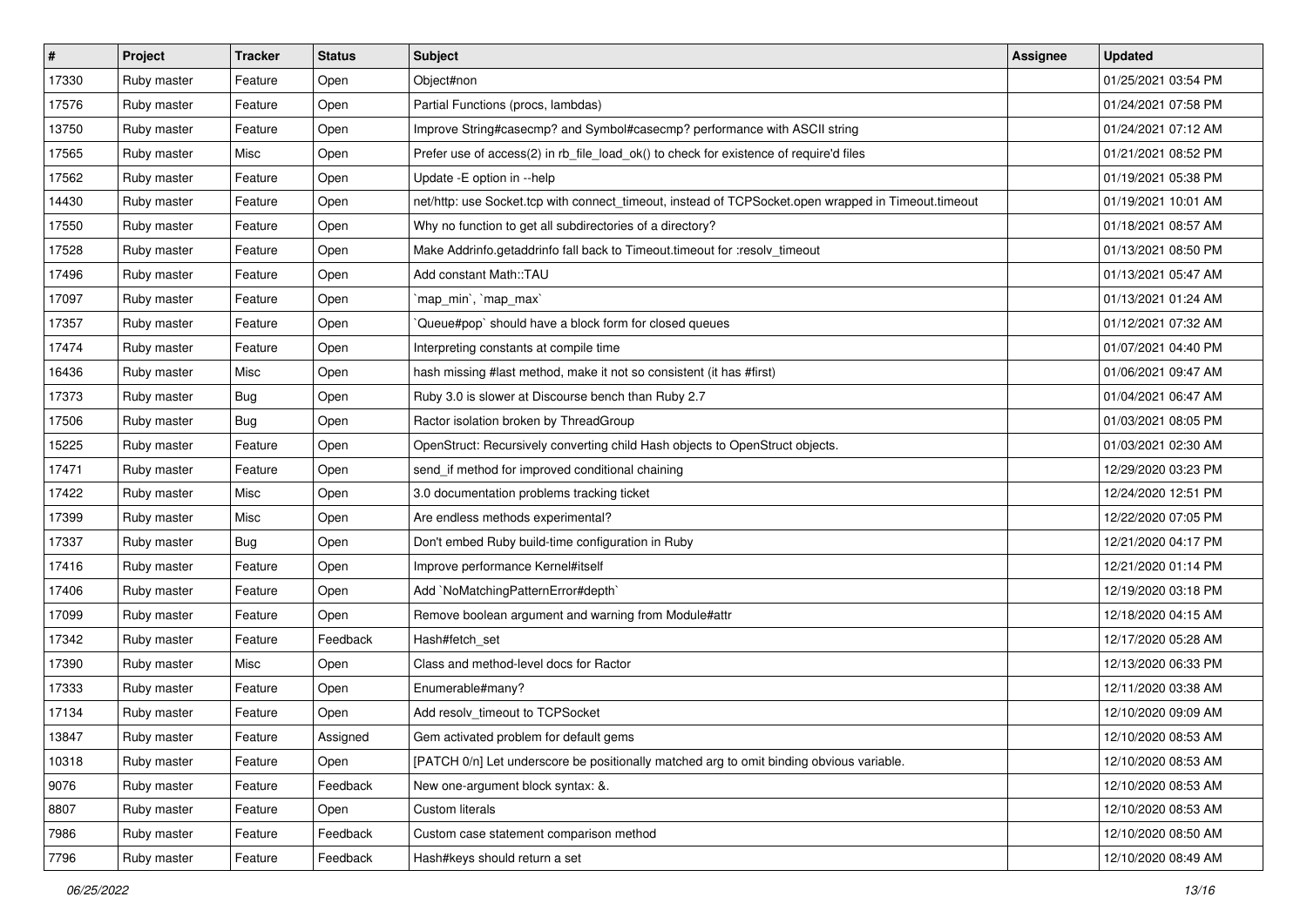| $\vert$ # | Project     | <b>Tracker</b> | <b>Status</b> | <b>Subject</b>                                                                                         | <b>Assignee</b> | <b>Updated</b>      |
|-----------|-------------|----------------|---------------|--------------------------------------------------------------------------------------------------------|-----------------|---------------------|
| 7545      | Ruby master | Feature        | Open          | Make Range act as a "lazy ordered set"                                                                 |                 | 12/10/2020 08:49 AM |
| 7220      | Ruby master | Feature        | Open          | Separate IO#dup, StringIO#initialize_copy from dup(2)                                                  |                 | 12/10/2020 08:47 AM |
| 6828      | Ruby master | Feature        | Open          | <b>Constancy of Constants</b>                                                                          |                 | 12/10/2020 08:47 AM |
| 17384     | Ruby master | Feature        | Feedback      | shorthand of Hash#merge                                                                                |                 | 12/10/2020 06:14 AM |
| 17383     | Ruby master | Bug            | Open          | 3.0 recursion memory speed issues                                                                      |                 | 12/09/2020 05:41 PM |
| 17375     | Ruby master | Feature        | Open          | Add scheduler callbacks for transferring fibers                                                        |                 | 12/07/2020 11:31 PM |
| 17156     | Ruby master | Feature        | Open          | Refinements per directory tree                                                                         |                 | 12/07/2020 05:19 AM |
| 17356     | Ruby master | Feature        | Open          | Alignment of memory allocated through Fiddle struct's malloc                                           |                 | 12/02/2020 11:06 AM |
| 17353     | Ruby master | Feature        | Open          | Functional chaining operator                                                                           |                 | 11/30/2020 03:29 AM |
| 8421      | Ruby master | Feature        | Feedback      | add Enumerable#find_map and Enumerable#find_all_map                                                    |                 | 11/29/2020 11:40 PM |
| 16241     | Ruby master | Feature        | Open          | Shorter syntax for anonymous refinements                                                               |                 | 11/20/2020 07:22 PM |
| 17143     | Ruby master | Feature        | Open          | Improve support for warning categories                                                                 |                 | 11/20/2020 01:05 PM |
| 17325     | Ruby master | Feature        | Open          | Adds Fiber#cancel, which forces a Fiber to break/return                                                |                 | 11/19/2020 12:34 AM |
| 17315     | Ruby master | Feature        | Open          | Hash #transform                                                                                        |                 | 11/13/2020 08:38 PM |
| 17298     | Ruby master | Feature        | Open          | Ractor's basket communication APIs                                                                     |                 | 11/13/2020 04:16 PM |
| 17309     | Ruby master | Misc           | Open          | URI escape being deprecated, yet there is no replacement                                               |                 | 11/11/2020 12:52 AM |
| 17311     | Ruby master | Feature        | Open          | Improve performance Array#deconstruct & Array#to_ary                                                   |                 | 11/08/2020 07:12 AM |
| 17286     | Ruby master | Feature        | Open          | Ractor.new' should accept 'move: true'                                                                 |                 | 11/08/2020 03:01 AM |
| 17208     | Ruby master | Feature        | Open          | Add `Set#compact` and `Set#compact!` methods                                                           |                 | 11/05/2020 10:44 AM |
| 17127     | Ruby master | Feature        | Open          | Some TrueClass methods are faster if implemented in Ruby                                               |                 | 11/05/2020 07:11 AM |
| 17159     | Ruby master | <b>Bug</b>     | Open          | extend 'define_method' for Ractor                                                                      |                 | 10/29/2020 04:06 PM |
| 17290     | Ruby master | Feature        | Open          | Syntax sugar for boolean keyword argument                                                              |                 | 10/29/2020 04:51 AM |
| 17206     | Ruby master | Feature        | Open          | Introduce new Regexp option to avoid global MatchData allocations                                      |                 | 10/28/2020 10:43 PM |
| 17285     | Ruby master | Feature        | Open          | Less strict `Ractor.select`                                                                            |                 | 10/26/2020 03:15 AM |
| 16851     | Ruby master | Feature        | Feedback      | Ruby hashing algorithm could be improved using Tabulation Hashing                                      |                 | 10/22/2020 09:18 AM |
| 17199     | Ruby master | Misc           | Open          | id outputed by inspect and to_s output does not allow to find actual object_id and vice-versa          |                 | 10/20/2020 09:35 PM |
| 17258     | Ruby master | Feature        | Open          | Oneshot Branch Coverage                                                                                |                 | 10/09/2020 08:26 PM |
| 17174     | Ruby master | Misc           | Open          | "Error relocating, symbol not found" error when compiling a native extension on Alpine with Ruby >=2.4 |                 | 10/06/2020 11:19 AM |
| 13153     | Ruby master | Feature        | Open          | Inconsistent sprintf formatting for 0 value                                                            |                 | 09/29/2020 03:30 PM |
| 16994     | Ruby master | Feature        | Feedback      | Sets: shorthand for frozen sets of symbols / strings                                                   |                 | 09/25/2020 08:15 PM |
| 17056     | Ruby master | Feature        | Open          | Array#index: Allow specifying the position to start search as in String#index                          |                 | 09/25/2020 01:41 PM |
| 10561     | Ruby master | Feature        | Open          | Improve function of Thread::Backtrace::Location #path and #absolute_path                               |                 | 09/24/2020 09:39 AM |
| 12416     | Ruby master | Feature        | Open          | struct rb_id_table lacks mark function                                                                 |                 | 09/22/2020 07:43 PM |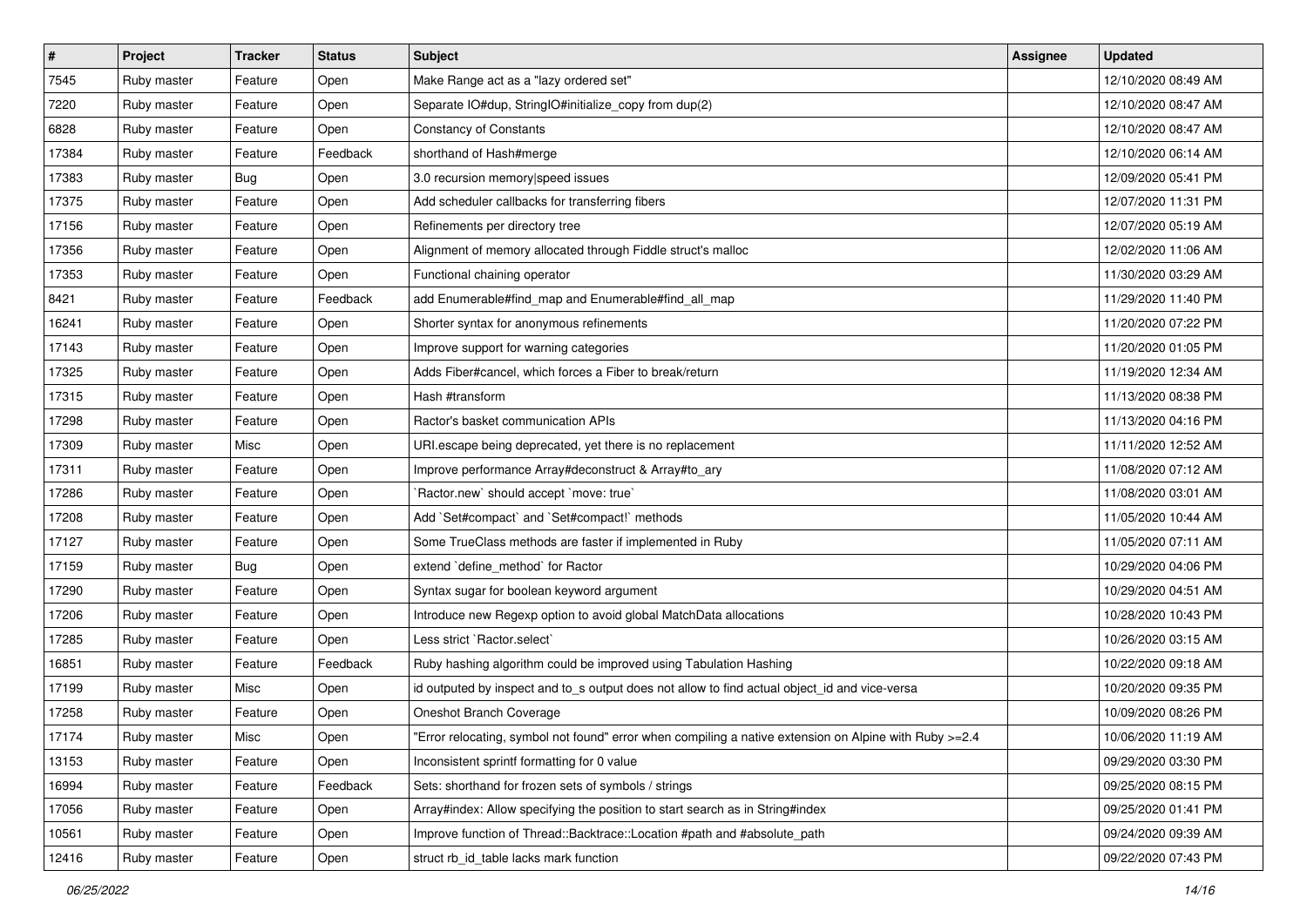| $\sharp$ | <b>Project</b> | <b>Tracker</b> | <b>Status</b> | <b>Subject</b>                                                                              | <b>Assignee</b> | <b>Updated</b>      |
|----------|----------------|----------------|---------------|---------------------------------------------------------------------------------------------|-----------------|---------------------|
| 17180    | Ruby master    | <b>Bug</b>     | Open          | Ractor and constant referencing                                                             |                 | 09/20/2020 05:43 PM |
| 17170    | Ruby master    | Feature        | Feedback      | Numeric.zero, Numeric.one                                                                   |                 | 09/16/2020 01:36 AM |
| 17165    | Ruby master    | Feature        | Open          | Add `filter` and `flatten` keywords to `Enumerable#map`                                     |                 | 09/13/2020 09:41 AM |
| 13719    | Ruby master    | Feature        | Open          | [PATCH] net/http: allow existing socket arg for Net::HTTP.start                             |                 | 09/12/2020 09:45 PM |
| 17166    | Ruby master    | Feature        | Open          | net/http not supporting unix domain sockets                                                 |                 | 09/12/2020 02:51 PM |
| 16794    | Ruby master    | Feature        | Open          | Rightward operators                                                                         |                 | 09/10/2020 09:34 PM |
| 17163    | Ruby master    | Feature        | Open          | Rename `begin`                                                                              |                 | 09/09/2020 03:04 AM |
| 17148    | Ruby master    | Feature        | Open          | stdbuf(1) support                                                                           |                 | 09/07/2020 04:12 AM |
| 17147    | Ruby master    | Feature        | Feedback      | New method to get frozen strings from String objects                                        |                 | 09/07/2020 01:41 AM |
| 17155    | Ruby master    | Feature        | Open          | Add a Diggable mixin                                                                        |                 | 09/05/2020 02:08 PM |
| 17151    | Ruby master    | Feature        | Open          | Support multiple builtin ruby code for implimatation in Ruby & C                            |                 | 09/05/2020 01:41 AM |
| 17137    | Ruby master    | Misc           | Open          | Cooperation on maintaining official docker ruby images                                      |                 | 09/02/2020 05:03 PM |
| 5478     | Ruby master    | Feature        | Open          | Add syntax to import Set into core                                                          |                 | 09/02/2020 12:24 PM |
| 11927    | Ruby master    | Feature        | Open          | Return value for `Module#include` and `Module#prepend`                                      |                 | 09/02/2020 12:40 AM |
| 14900    | Ruby master    | Feature        | Open          | Extra allocation in String#byteslice                                                        |                 | 08/31/2020 09:41 PM |
| 17132    | Ruby master    | <b>Bug</b>     | Feedback      | vcs.rb doesn't detect git submodules as vcs                                                 |                 | 08/31/2020 11:31 AM |
| 16997    | Ruby master    | Bug            | Open          | IO#gets converts some \r\n to \n with universal_newline: false                              |                 | 08/26/2020 05:20 PM |
| 17040    | Ruby master    | Feature        | Open          | cleanup include/ruby/backward*                                                              |                 | 08/26/2020 07:07 AM |
| 17037    | Ruby master    | <b>Bug</b>     | Open          | rounding of Rational#to_f                                                                   |                 | 08/26/2020 03:54 AM |
| 16820    | Ruby master    | <b>Bug</b>     | Open          | LEGAL is out of sync                                                                        |                 | 08/19/2020 11:08 AM |
| 17115    | Ruby master    | Feature        | Open          | Optimize String#casecmp? for ASCII strings                                                  |                 | 08/15/2020 03:48 AM |
| 13893    | Ruby master    | Feature        | Open          | Add Fiber#[] and Fiber#[]= and restore Thread#[] and Thread#[]= to their original behavior  |                 | 08/14/2020 01:48 AM |
| 17121    | Ruby master    | Feature        | Open          | Remove ENV#index                                                                            |                 | 08/13/2020 09:58 AM |
| 15580    | Ruby master    | Feature        | Open          | Proposal: method addition to class String called .indices (String#indices)                  |                 | 07/29/2020 01:54 AM |
| 17053    | Ruby master    | Misc           | Open          | RDoc for Hash Keys                                                                          |                 | 07/28/2020 01:21 AM |
| 11815    | Ruby master    | Feature        | Open          | Proposal for method `Array#difference`                                                      |                 | 07/20/2020 11:34 PM |
| 17004    | Ruby master    | Feature        | Open          | Provide a way for methods to omit their return value                                        |                 | 07/20/2020 05:44 AM |
| 17036    | Ruby master    | Feature        | Open          | Regexp deconstruction keys to allow pattern matching                                        |                 | 07/19/2020 02:45 PM |
| 16987    | Ruby master    | Feature        | Open          | Enumerator::Lazy vs Array methods                                                           |                 | 07/15/2020 04:56 PM |
| 16739    | Ruby master    | Feature        | Open          | Allow Hash#keys and Hash#values to accept a block for filtering output                      |                 | 07/10/2020 04:09 PM |
| 17006    | Ruby master    | Feature        | Open          | Let `Kernel#Hash` take a block to provide the default value                                 |                 | 07/04/2020 07:51 AM |
| 17001    | Ruby master    | Feature        | Open          | [Feature] Dir.scan to yield dirent for efficient and composable recursive directory scaning |                 | 06/30/2020 07:57 PM |
| 16993    | Ruby master    | Feature        | Open          | Sets: from hash keys using Hash#key_set                                                     |                 | 06/27/2020 05:44 AM |